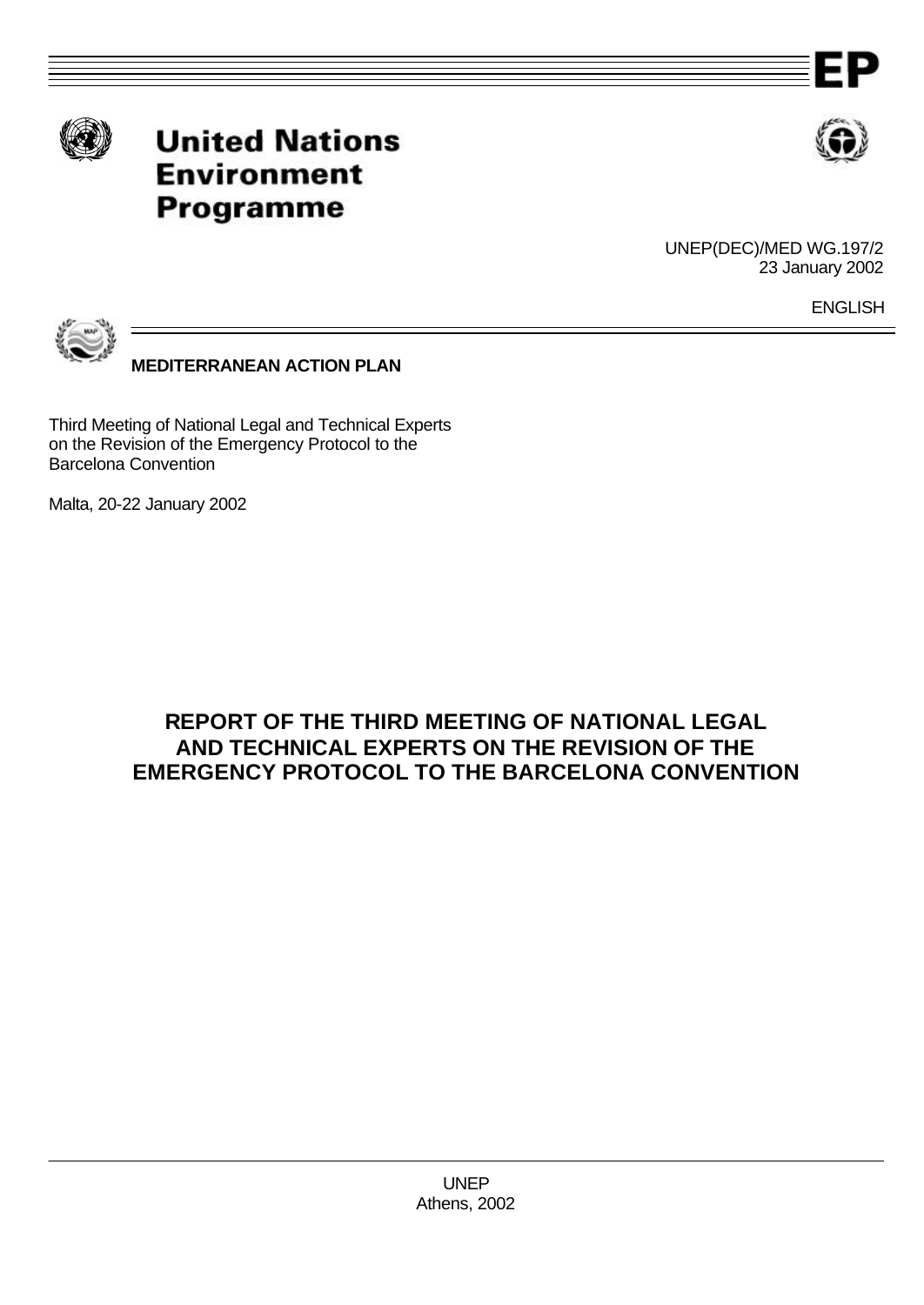## **TABLE OF CONTENTS**

**Page No.** 

## Main body of the Report 1-8

## ANNEXES

- Annex I: List of Participants
- Annex II : Agenda
- Annex III : Draft Protocol
- Annex IV : Speech by H.E. Mr Francis Zammit Dimech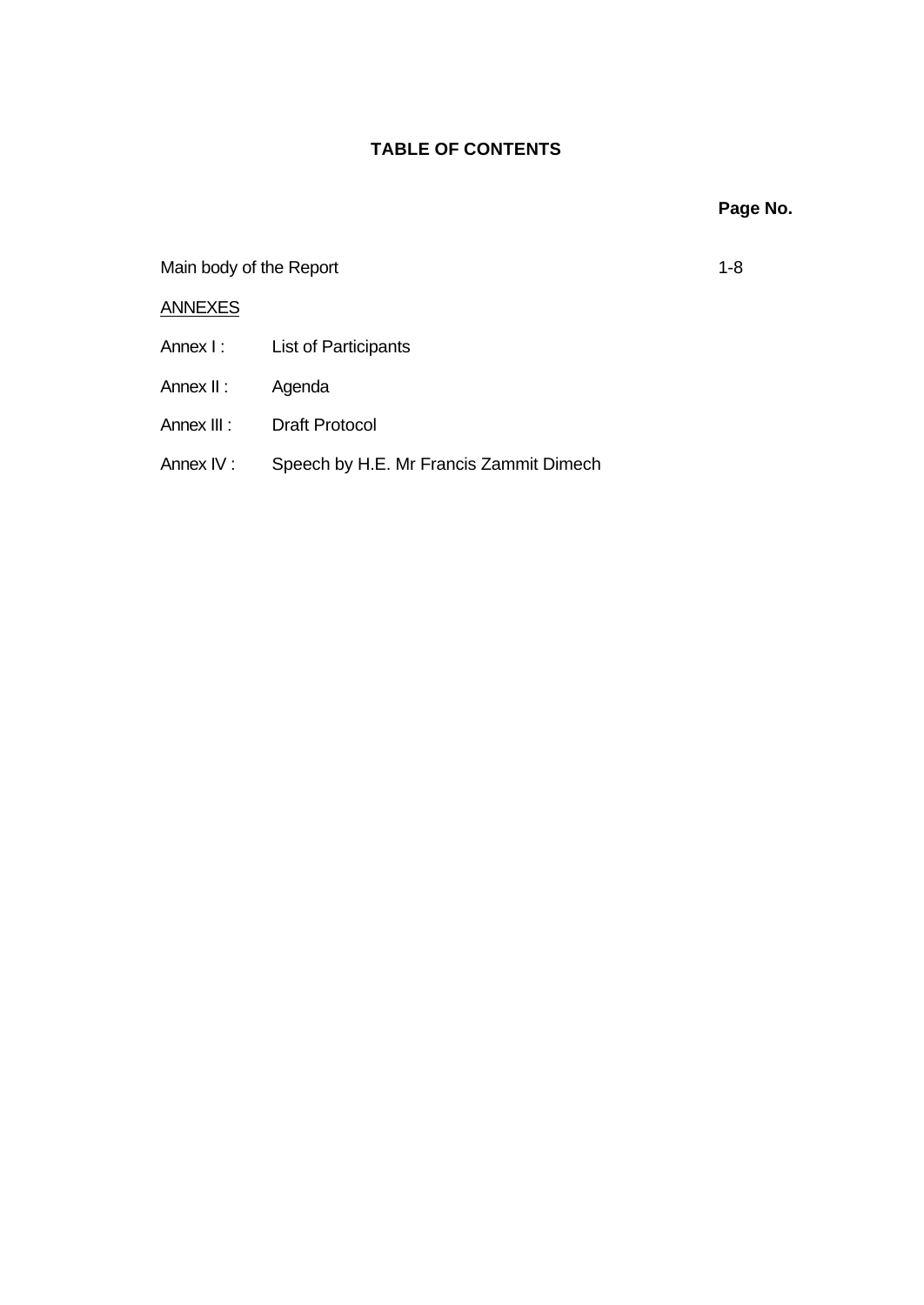#### Introduction

1. The Third Meeting of National Legal and Technical Experts on the Revision of the Emergency Protocol to the Barcelona Convention was held in Malta from 20 to 22 January 2002 at the kind invitation of the Maltese Government. The Meeting was convened pursuant to a decision of the Twelfth Ordinary Meeting of the Contracting Parties to the Barcelona Convention, held in Monaco from 14 to 17 November 2001.

2. The principal objective of the Meeting was to finalize the text of a new Protocol to be submitted to a Conference of Plenipotentiaries for adoption.

#### **Attendance**

3. The Meeting was attended by legal and technical experts from the following Contracting Parties: Algeria, Bosnia and Herzegovina, Croatia, Cyprus, European Community, Egypt, France, Greece, Israel, Italy, Lebanon, Libyan Arab Jamahiriya, Malta, Monaco, Morocco, Slovenia, Syrian Arab Republic, Tunisia and Turkey.

4. Representatives of the following United Nations bodies, specialized agencies and non-governmental organizations also attended the Meeting as observers: International Maritime Organization (IMO), Accord entre la France, l'Italie et la Principauté de Monaco relatif à la protection des eaux du littoral méditerranéen (RAMOGE), Bonn Agreement, Mediterranean Information Office for Environment, Culture and Sustainable Development (MIO-ECSDE), International Institute of Maritime Law of IMO and Nature Trust.

5. A complete list of participants is attached as Annex I to the present report.

### **Agenda item 1: Opening of the Meeting**

6. The Meeting was opened by H.E. Mr Francis Zammit Dimech, Minister for the Environment of Malta, whose statement is reproduced in full in Annex IV to this report. He also reaffirmed Malta's commitment to offering the best possible facilities for REMPEC, as reflected in the progress made in rehousing the Centre.

7. Mr Jean-Claude Sainlos, Senior Deputy Director, Marine Environment Division, IMO, conveyed the greetings of the Secretary-General of IMO, Mr William O'Neil, and thanked the Maltese authorities for hosting the Meeting and for their continuous support for REMPEC. Observing that regional cooperation was a significant part of IMO's strategy for the implementation of global conventions and referring to IMO's long-standing cooperation with UNEP in that area, notably in connection with the OPRC Convention, he stressed the importance of broadening regional cooperation to include a preventive component. The Meeting therefore had a crucial task before it, culminating as it would in the adoption by the Conference of Plenipotentiaries of a new expanded Protocol.

8. Mr Lucien Chabason, UNEP/MAP Coordinator, expressing thanks to the Maltese authorities for hosting both the Meeting and the Conference of Plenipotentiaries, and for their strong commitment to MAP activities in general, said that the adoption of an appropriate new expanded legal framework for combating pollution from ships was particularly important in the context of the growing risks of accidental and operational pollution in the Mediterranean Sea Area owing to increased traffic. The new Protocol would also bring to a successful conclusion the process of revision and updating of the Barcelona system of legal instruments, providing the Mediterranean with a comprehensive advanced legal framework for cooperation. It was to be hoped that most of those instruments would be in force in time for Earth Summit II, to be held in Johannesburg in September 2002. Given the prevailing spirit of cooperation among Mediterranean States, he trusted that a consensus text would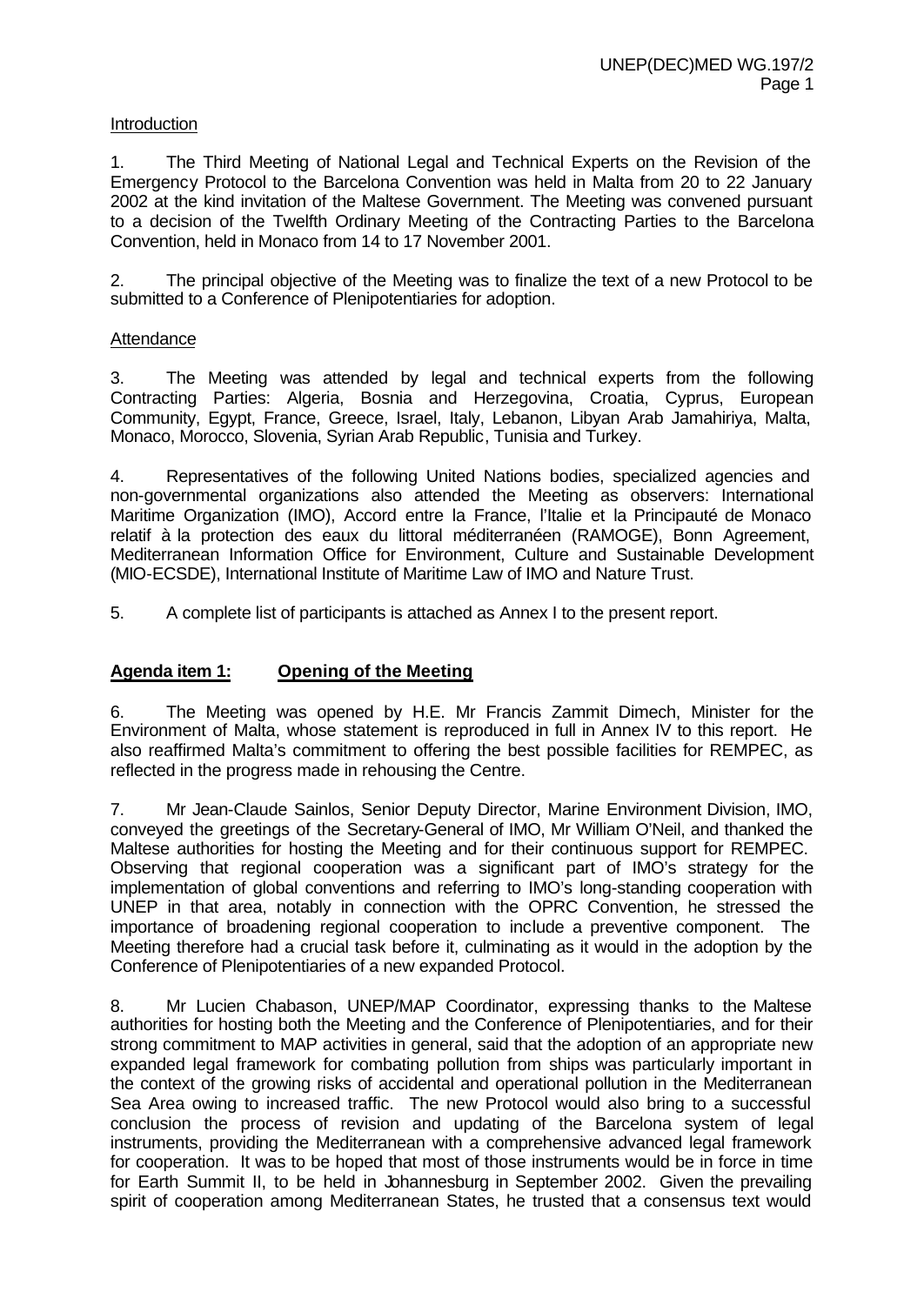emerge from the Meeting for adoption by the Conference of Plenipotentiaries to be held immediately after the present Meeting.

#### **Agenda item 2: Rules of procedure**

9. It was agreed that the rules of procedure for meetings and conferences of the Contracting Parties to the Convention for the Protection of the Mediterranean Sea against Pollution and its related Protocols would apply *mutatis mutandis* to the Meeting (UNEP/IG.43/6/Annex XI).

#### **Agenda item 3: Election of officers**

10. The Meeting elected its Officers as follows:

| Chairperson:       | Mr Jonathan Pace      | (Malta)   |
|--------------------|-----------------------|-----------|
| Vice-Chairpersons: | Mr Daniel Silvestre   | (France)  |
|                    | Mr Malek Smaoui       | (Tunisia) |
| Rapporteur:        | Mr Mohamed Aly Borhan | (Egypt)   |

#### **Agenda item 4: Adoption of the agenda and organization of work**

11. The Meeting adopted the agenda contained in document REMPEC/WG.20/4/1 UNEP(DEC)/MED WG.197 (see Annex III) and the draft timetable contained in document REMPEC/WG.20/4/3 UNEP(DEC)MED WG.197, noting the annotated provisional agenda contained in document REMPEC/WG.20/4/2 UNEP(DEC)/MED WG.197.

#### **Agenda item 5: Discussion of the final Draft Protocol concerning Cooperation in Preventing Pollution from Ships and in Combating Pollution of the Mediterranean Sea by Oil and other Hazardous and Noxious Substances in Cases of Emergency**

12. Mr Patruno, Director of REMPEC, introduced the Introductory Note by the Secretariat on the draft Protocol (UNEP(DEC)/MED WG.197/1). He recalled that the Contracting Parties, at their Tenth Ordinary Meeting held in Tunis in November 1997, had adopted a Resolution on the Regional Strategy on Prevention of the Pollution of the Marine Environment by Ships and had decided to enlarge the competence of REMPEC. A first Ad Hoc Meeting of National Legal Technical Experts on the Amendments to the Emergency Protocol had been held in Malta in November 1998, immediately preceding the REMPEC's Focal Points Meeting. The experts had prepared a draft text for discussion by the Focal Points, who had agreed on some amendments and decided that further preparatory work should be carried out in close cooperation between UNEP/MAP, IMO and REMPEC. Experts nominated by UNEP/MAP, IMO and REMPEC met in Malta in March 1999, and prepared a new text, which had been further refined following the Erika accident (12 December 1999).

13. A Second Meeting of National Legal and Technical Experts had been held in Monaco in April 2001 and had reached agreement on a text, which was reproduced in Annex I to document UNEP(DEC)/MED WG.197/1. At that meeting, the European Community had expressed a reservation ad referendum regarding Article 1(e) concerning the definition of "international regulations". The Second Meeting of National Legal and Technical Experts had decided to recommend the adoption of a new Protocol, in view of the extensive and substantive amendments incorporated in the draft, and that the draft Protocol should be circulated to the Contracting Parties for comments.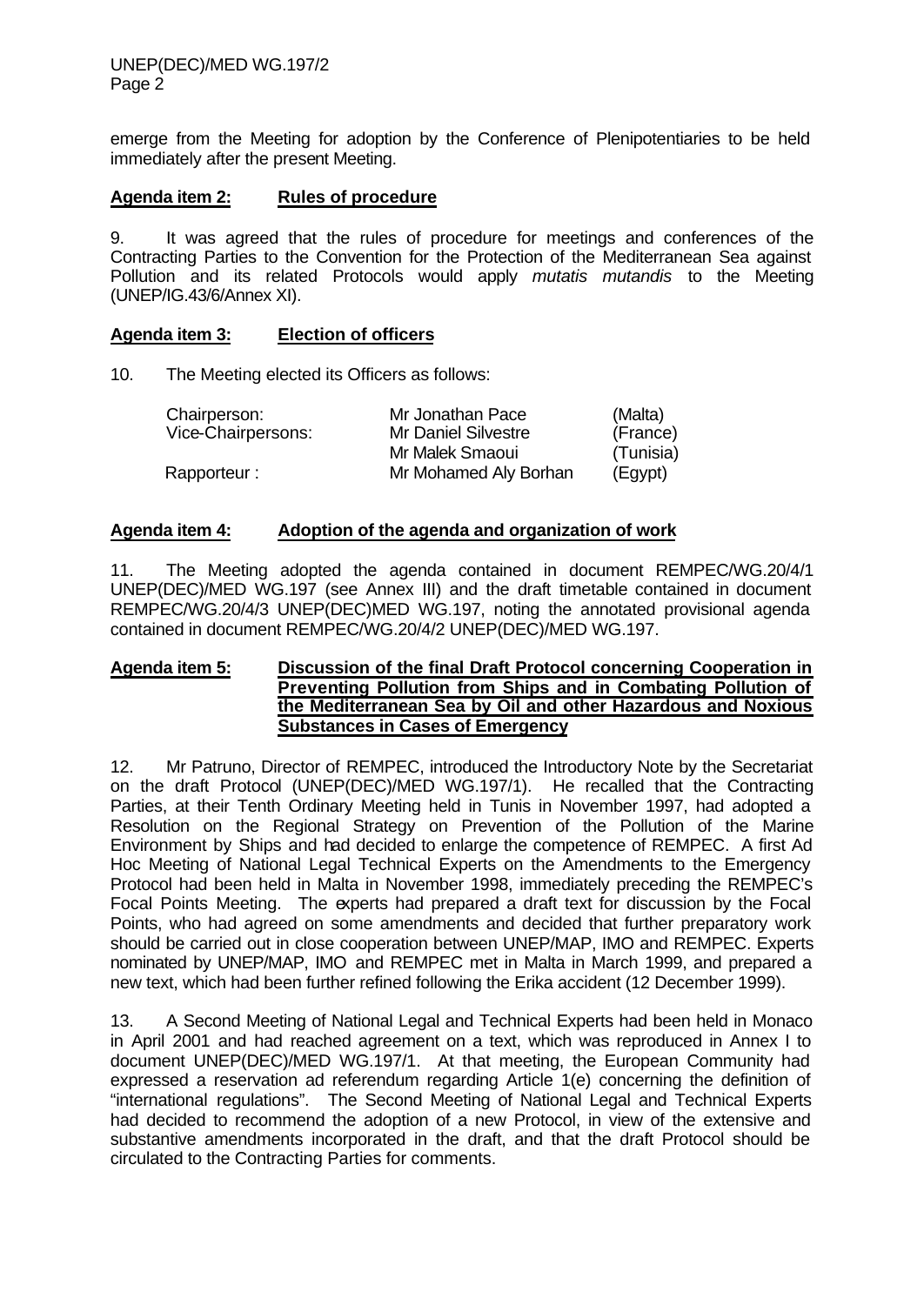14. During the summer of 2001, the European Community had submitted further amendments, which had been circulated to the Contracting Parties. The MAP Focal Points meeting, held in Athens in September 2001, had requested the Secretariat to convene an open-ended *ad hoc* meeting of the Working Group of Experts on the Amendments to the Emergency Protocol to the Barcelona Convention, which was held in Malta, 29-30 October 2001, with the aim of discussing the proposed amendments and facilitating the negotiation process for the finalization of the text of the new Protocol. On 2 November 2001, Turkey had submitted a new proposal for amendments to the draft Protocol (Annex II to document UNEP(DEC)/MED WG.197/1).

15. The Twelfth Ordinary Meeting of the Contracting Parties held in Monaco in November 2001 agreed to adopt a new Protocol rather than to amend the present Protocol. It also recommended that the Secretariat finalize the text adopted by the Second Meeting of National Legal and Technical Experts on the Amendments to the Emergency Protocol to the Barcelona Convention (Monaco, 26 April 2001), taking into account the inputs from the Contracting Parties, and to make the necessary arrangements to convene a Third Meeting of National Legal and Technical Experts followed by a Conference of Plenipotentiaries to adopt the new Protocol, to be held in January 2002 in Malta, at the kind invitation of the Maltese Government. At this meeting, the European Community indicated that it would submit a final proposal with regard to its new proposed amendments, taking into account the relevant comments raised during the meeting. It pointed out that the Council of the European Union would need to be consulted and promised to make every effort to provide the Secretariat with its final proposal as soon as possible. The proposals of the European Community were received in mid-December and were attached as Annex III to document UNEP(DEC)/MED WG.197/1. The document also contained the draft text adopted by the Second Meeting of National Legal and Technical Experts (Annex I) and the amendments proposed by Turkey (Annex II).

16. The representative of the European Community explained why the single reservation made by her delegation in Monaco had given rise to more extensive reconsideration of the draft text. The basic issue concerned the definition of international regulations and the legal status of European Community action in this respect. She recalled that four Contracting Parties were currently members of the European Union, and were likely to be joined by several more in the near future. In the case of Member States of the European Union, European directives related to the prevention and control of marine pollution applied in addition to the existing regulations adopted under the aegis of IMO. She added that, as well as legal issues, the lessons learned from the Erika accident also needed to be taken more fully into account in order to develop a more effective prevention system.

17. The representative of the Libyan Arab Jamahiriya expressed disappointment that there was no interpretation into Arabic for the present Meeting, in which many participants were Arabic speakers. Mr Chabason, MAP Coordinator, recalled that the practice was to use English and French in technical expert meetings and in addition to use Arabic and Spanish for meetings of the Contracting Parties, Plenipotentiaries and the Bureau.

18. At the proposal of the Chairperson, the Meeting agreed to base its discussion on the draft text adopted by the Second Meeting of Experts, together with the amendments proposed by Turkey and the European Community, which included the results of the openended *ad hoc* meeting held in Malta in October 2001. The Meeting also agreed to deal with substantive amendments and that a small drafting group would be established to deal with editorial adjustments. The Chairperson invited comments on the text of the draft Protocol contained in Annex I to UNEP(DEC)/MED WG.197/1. The numbering of the articles in the Report corresponds to the numbering in this Annex.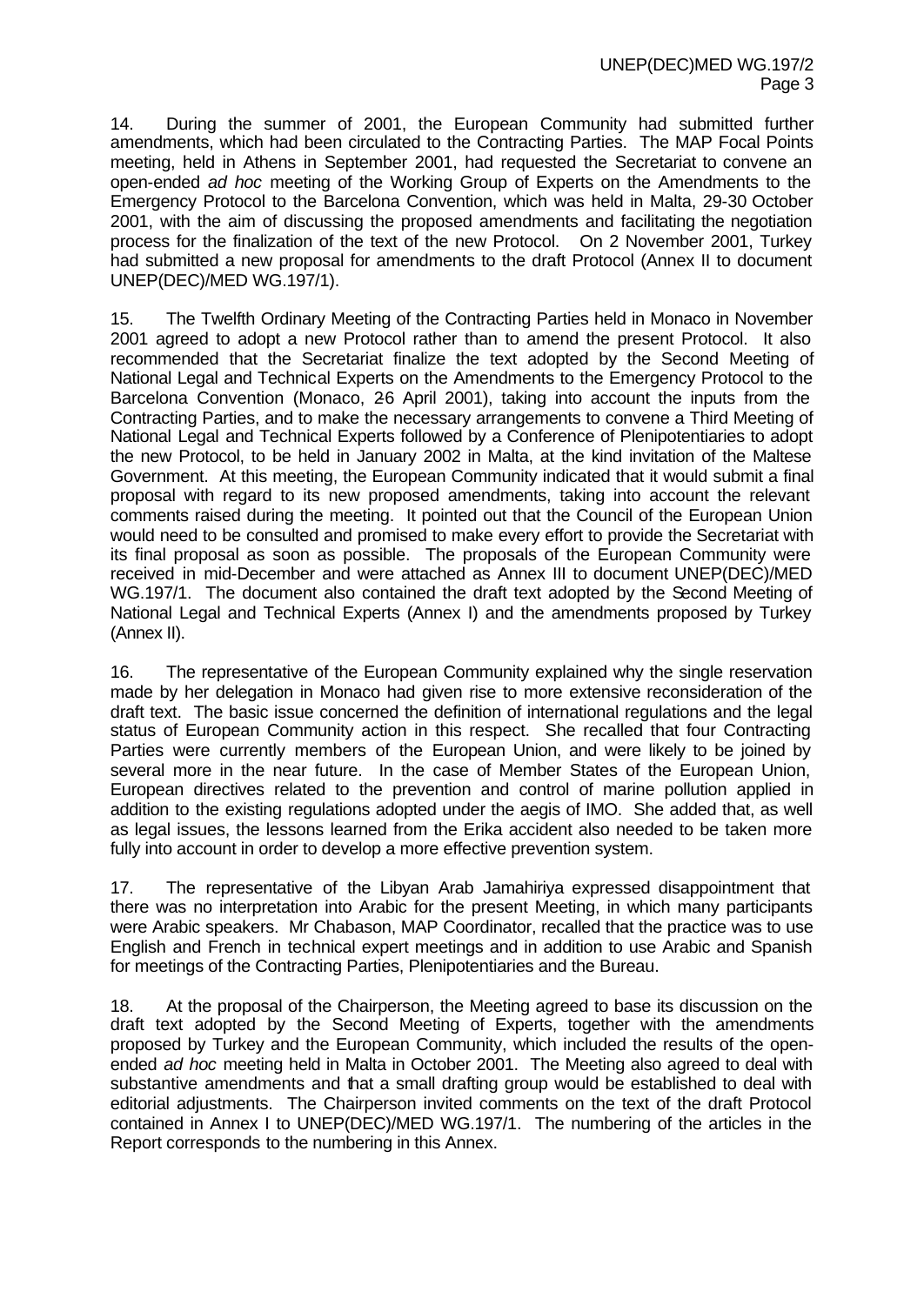#### Preamble

19. The representative of Tunisia said that, rather than adding a provision after the fifth preambular paragraph solely acknowledging the contribution of the European Community, as suggested in Annex III to the document, it would be preferable to acknowledge the contribution of all Contracting Parties.

20. In response, the representative of the European Community explained that the proposal to acknowledge the contribution of the European Community should be considered together with the proposed amendment to Article 14 in order to enable the Community to accept the definition of "international regulations" as contained in the present wording of Article 1(e) in Annex I. In contrast, combining the acknowledgement of the contributions of States Parties with that of the European Community would fail to recognize the specific nature of the European Community as a Contracting Party.

21. Several speakers, among them the representatives of the European Union Member States, supported the amendment proposed by the European Community. In particular, the representative of Italy emphasized that, especially since the Erika accident, it was important to ensure safety of navigation and protection of the marine environment, both within the framework of international maritime law and under European regulations.

22. Following further discussion, it was agreed that the fifth preambular paragraph, which acknowledged the role of IMO, should be followed by two additional preambular paragraphs, the first, which was a new proposal by Tunisia, emphasizing the efforts of the Mediterranean coastal States, and the second acknowledging the contribution of the European Community to the implementation of international rules and standards.

23. The representative of Turkey proposed either to delete the reference to the United Nations Convention on the Law of the Sea (UNCLOS), or to qualify it by indicating that nothing in the Protocol was to be construed as altering the rights or obligations of any Party under any instruments or international agreements. The Meeting discussed the issue of the precise manner in which reference should be made to UNCLOS to take into account the fact that several Contracting Parties were not parties to it. The European Community emphasized that any reference to the matter should indicate that not only many Mediterranean coastal States, but also the European Community was a party to the **Convention** 

24. After consultation between delegations, the Meeting agreed to add the words "which is in force and to which many Mediterranean coastal States and the European Community are parties".

#### Article 1 (e) (Definitions)

25. The representative of the European Community suggested that reference should be made to the United Nations itself, under the aegis of which UNCLOS had been adopted, as well as to the specialized agencies. It was pointed out that the definition dealt with international regulations. These were not adopted by the United Nations itself, but through United Nations specialized agencies. The representative of the European Community withdrew the proposed amendment.

#### Article 2, para. 1 *bis* (General provisions)

26. The Meeting endorsed the proposal by the European Community to refer to a broader spectrum of participants in cooperation. After an exchange of views, it was decided, on the proposal of France, that the term "socio-economic actors" would be more appropriate than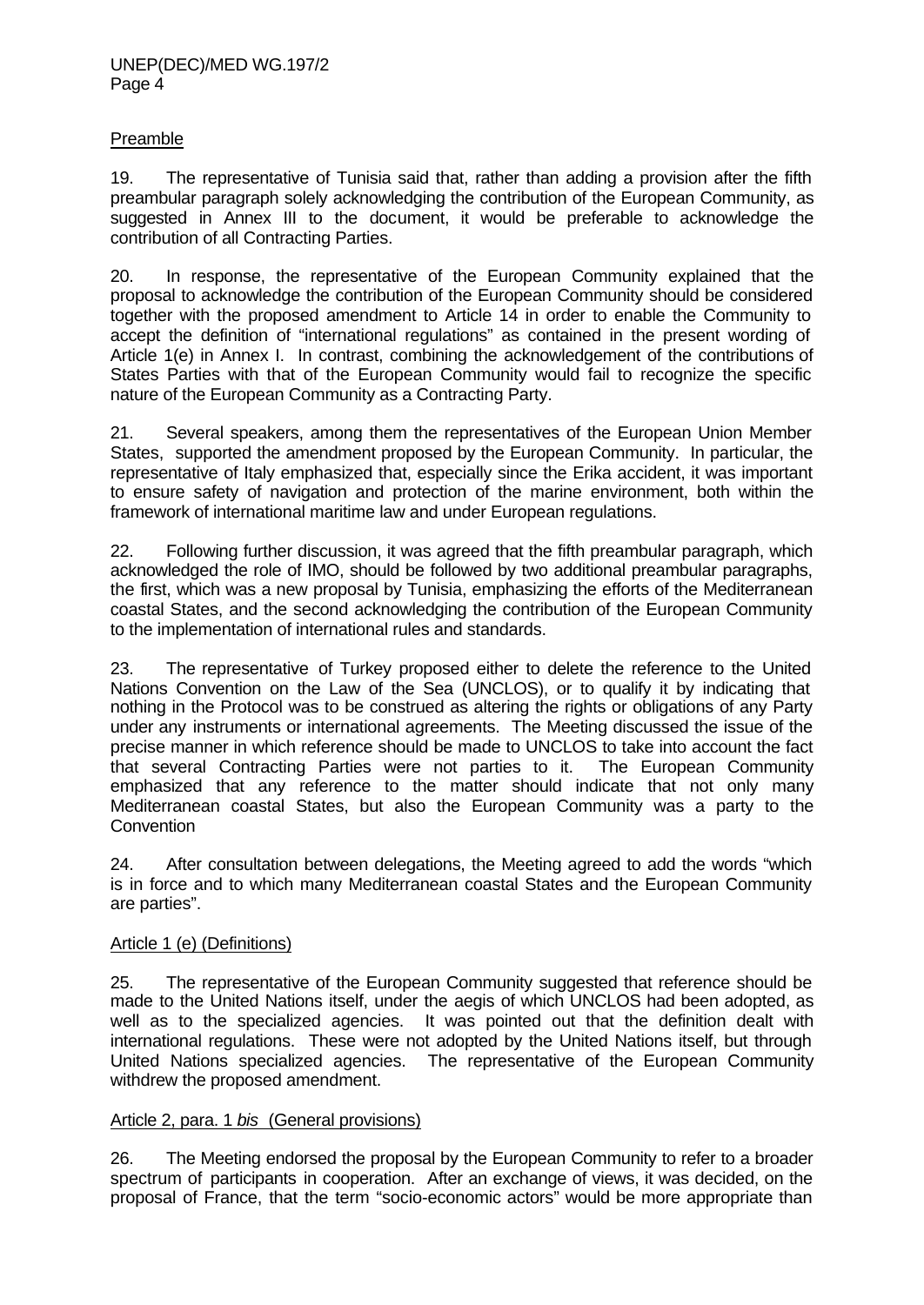"economic operators", as originally proposed in the English version, with the equivalent term in French, and that the corresponding term consistent with the wording of the mandate of the Mediterranean Commission on Sustainable Development (MCSD) would be used for the Arabic version.

#### Article 4 (Monitoring)

27. Following the proposal by the representative of Israel to qualify the term "relevant international regulations", the Meeting agreed to use the term "applicable" instead of "relevant", in conformity with standard usage in international instruments.

#### Article 6, para. 1 (b *bis bis*) (Dissemination and exchange of Information)

28. The Meeting agreed to include a reference to "other relevant applicable regulations", as proposed by the European Community.

#### Article 8 (Reporting procedure)

29. Following a comment by the representative of Israel concerning the lack of unity in the use of the words "incidents" and "pollution incidents", a discussion ensued and the Meeting decided to clarify the text by adding a new paragraph 1 *ter bis* explaining the meaning of the term "incident" in paragraphs 1, 1 *bis* and 1 *ter* of Article 8.

30. Paragraphs 1 *quater* and 2 *bis* were slightly amended in order make the text more uniform and consistent.

#### Article 8, para.1

31. The amendment proposed by the European Community to clarify paragraph 1 (b) of Article 8 by showing that it covered hazardous and noxious substances carried both in bulk and in packaged form was approved.

32. Introducing a suggested addition to paragraph 1 of Article 8, the representative of the European Community emphasized the vulnerability of the Mediterranean Sea to the risks posed by the transport of huge amounts of hazardous cargo in relation to its nature as a semi-enclosed sea and its size. Thus each Party should require the master of every ship sailing in its territorial waters to comply with reporting obligations.

33. There was general support for that objective. However, the representative of France, while strongly supporting the European Community amendment, indicated that, in order for it to be effective, the modalities of its implementation should be defined. Discussion then focused on the question raised by the representative of the Libyan Arab Jamahiriya about the manner in which coastal States Parties could ensure that masters of ships of non-Party States respected the relevant obligations. Following comments from the floor, it was agreed to amend the text proposed by the Malta Meeting in October 2001. It was also agreed, in line with the suggestions of Tunisia and France, to include a provision regarding the assistance of REMPEC to Contracting Parties in the implementation of the respective provisions and the notification of such provisions to flag States through IMO.

34. The Meeting agreed to insert a new paragraph reflecting these considerations.

#### Article 8, para. 1 *bis*

35. With regard to reporting procedure, the Meeting had before it a European Community proposal to refer to "laws applicable to that Party" rather than "national law". The representative of the European Community explained that the proposal followed from the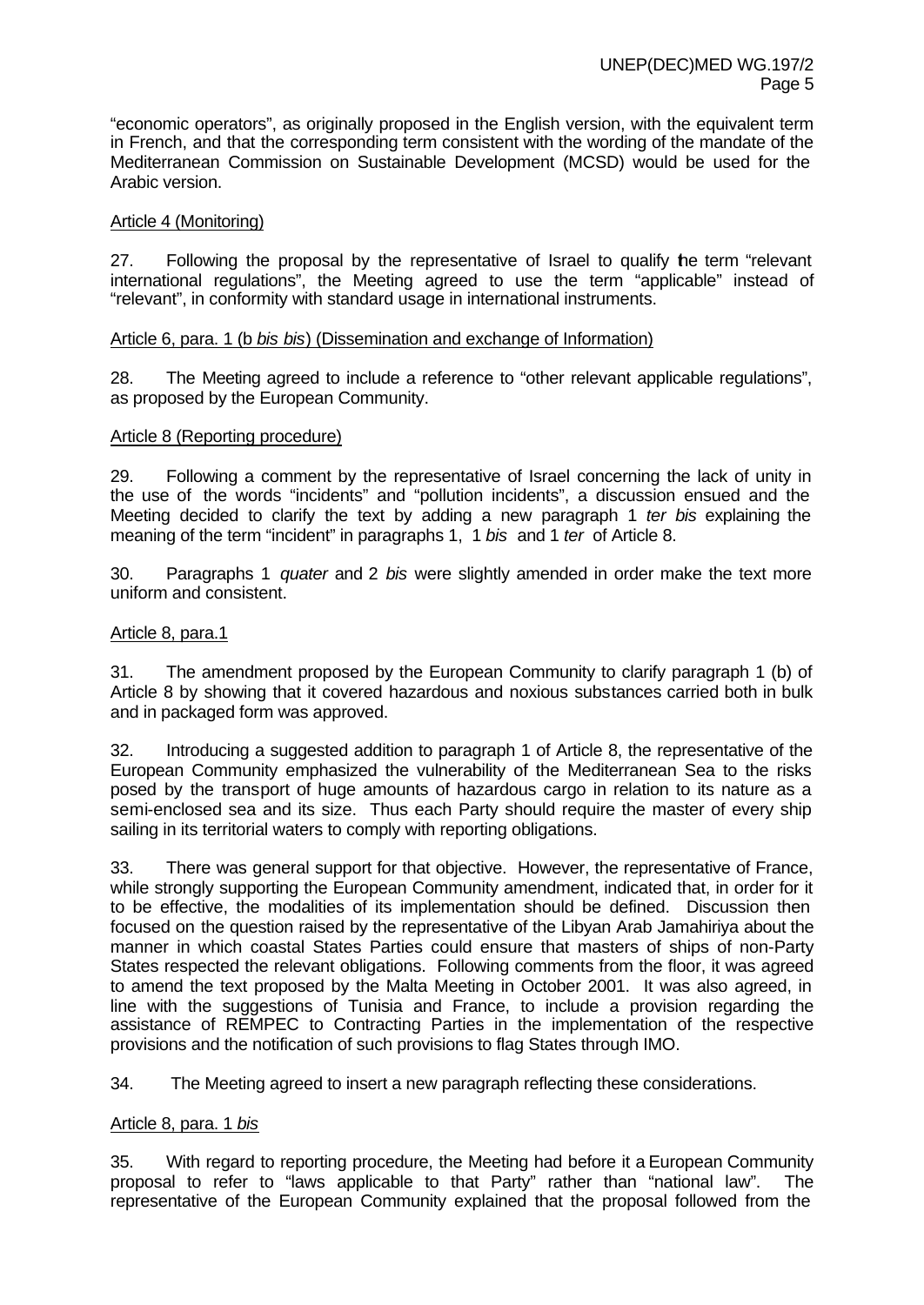European Community's acceptance of the definition of international regulations in Article 1; it was merely intended to cover the case of States members of the European Union, for which Community law took precedence over national law, and should not make any difference to other Contracting Parties.

36. Concerns as to whether the proposed wording covered national laws were expressed by the experts from Tunisia and Libyan Arab Jamahiriya, the latter raising the question of national sovereignty. After clarifications and a number of proposals from the floor, the Meeting agreed on the wording "in accordance with applicable laws".

#### Article 8, para. 1 *ter*

37. The Meeting agreed to a proposal by Turkey to add the words "the relevant provisions of " before the "Protocol for the Protection …".

#### Article 9 *bis*, para. 2 (Emergency measures on board ships, on offshore installations and in ports)

38. The representative of the European Community reformulated its original amendment to Article 9 *bis*, paragraph 2, proposing to retain paragraph 2 as agreed upon by the Monaco Meeting and adding a new paragraph 2 *bis* formulated in line with the text of the additional subparagraph in paragraph 1 of Article 8.

39. Following this reformulation, in which the word "invite" was changed to "ensure", the representative of Israel asked that the term "require" be used instead. The representative of Cyprus noted that a provision applying to ships of third parties should not be more stringent than provisions applying to ships flying flags of States Parties. Following these comments, the representative of the European Community proposed the wording "take appropriate measures with a view to ensuring", which was less stringent on ships flying flags of third parties than those flying flags of the Parties, and the Meeting approved the proposal.

40. After further discussion the Meeting decided also to harmonize the wording of Articles 8.1 and 9 *bis*, paragraph 2 *bis*, and to use the same phrase - "take appropriate measures with a view to ensuring" - in both of those paragraphs.

#### Article 10, para. 2 (Assistance)

41. A proposal by Turkey to amend the wording of this paragraph raised the question of the role of the Regional Centre in coordinating response operations. There was a common understanding that a more proactive role for REMPEC should be encouraged, as indicated by the representative of Croatia. Particularly in the event of disagreement among the Parties, the Centre should be in a position to take the initiative in offering its services, with the approval of the Parties, rather than merely responding to their requests. However, it was clear that even if it offered assistance, REMPEC could not take action without the approval of all the Parties concerned. Moreover, the proposed wording did not of course preclude mutual assistance as also provided for under Article 10. The Meeting agreed to include the wording "with the approval of all the Parties concerned".

#### Article 10 *bis*, para. 5 (Reimbursement of costs of assistance)

42. An amendment to paragraph 5 of Article 10 *bis*, originally proposed by the European Community and modified by the open-ended *ad hoc* meeting held in Malta in October 2001, was approved.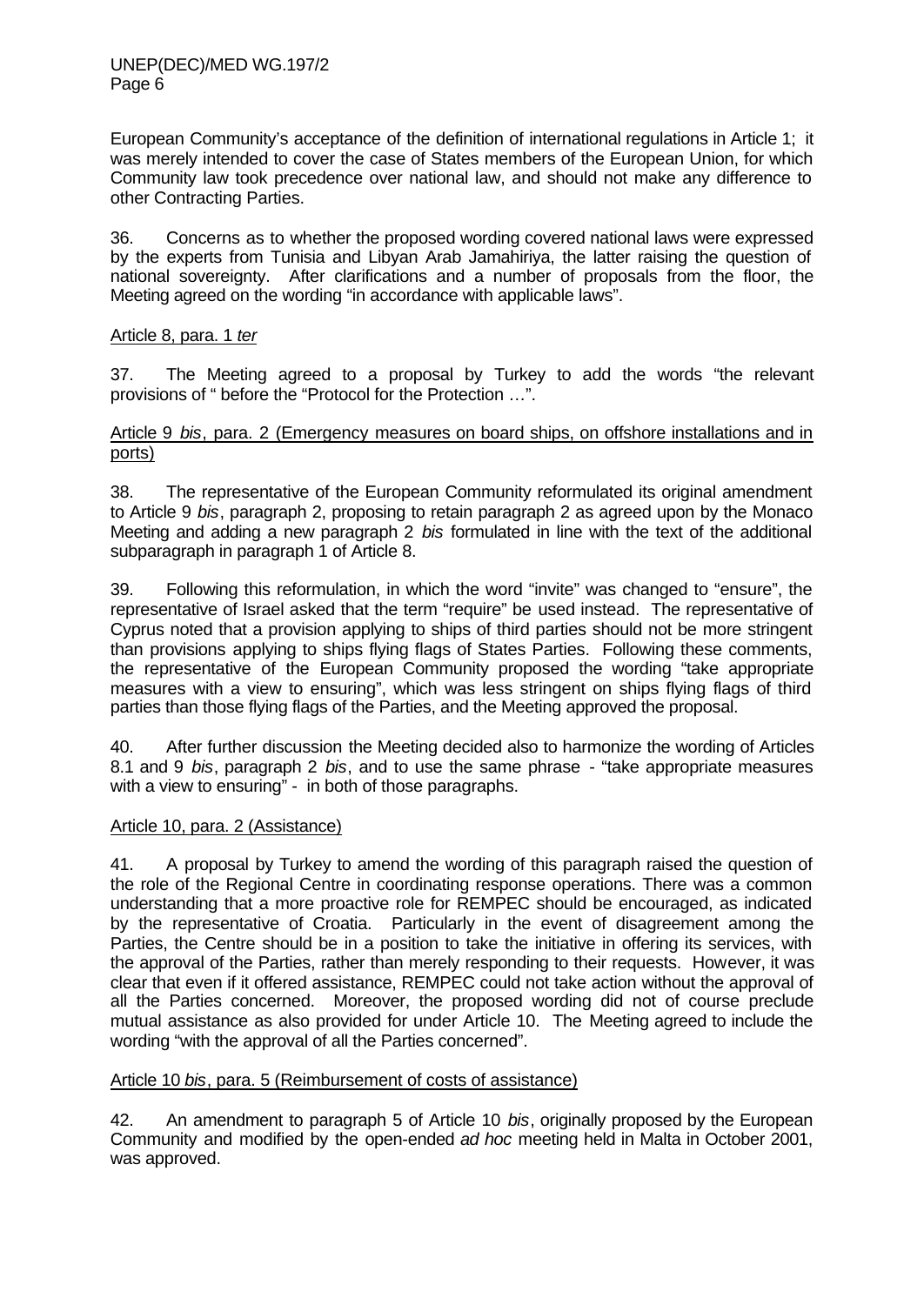#### Article 10 *ter*, para. 1 (Port reception facilities)

43. In view of the importance of the issue of port reception facilities and the discussions that had taken place at all the previous meetings, the representatives of Algeria, Egypt, Monaco, Morocco and the European Community presented different proposals. A small drafting group was set up and arrived at an agreed text that was discussed by the Meeting. During the discussion, it was recalled that the proposed new text incorporated an important element of the MARPOL Convention and of a recent European Union directive on the subject. In particular, the representative of Algeria emphasized the importance of cooperation in bearing the costs of port reception facilities and the principle of financing their operation by users. After a detailed discussion aimed at ensuring that such facilities were used in an efficient manner without causing undue delay to ships, and that the Parties explored ways and means to charge reasonable costs for the use of such facilities, the text was adopted as amended.

#### Article 10 *quater* (Environmental risks)

44. Article 10 *quater* was the subject of amendments proposed by Turkey and the European Community. Following the explanation provided by the representative of the European Community, and taking into consideration the views expressed by other delegations, Turkey withdrew its proposal regarding this Article. The representative of IMO proposed new wording for Article 10 *quater* with a reference to the global mandate of IMO. It was also agreed that the term "environmental safety" should be replaced by "environmental risks". Article 10 *quater* was adopted as amended.

#### Article 10 *quinquies* (Access to ports by ships in distress)

45. Amendments were proposed to the Article by both the European Community and Turkey. After taking note of the explanations provided by the Secretariat concerning the added value of this issue for the Protocol, in line with similar initiatives that were in progress in IMO and in the European Community as a follow-up to recent incidents, the Article was adopted with the text as proposed by the meeting in Malta in October 2001. The title of the Article was also changed to make it consistent with the contents.

#### Article 11 (Subregional agreements)

46. A proposed amendment by Turkey sought to ensure that the subregional agreements covered by Article 11 were consistent with the Barcelona Convention and in conformity with international law. After the Meeting agreed that, under the terms of the Barcelona Convention itself, any agreement for the implementation of the Protocol would necessarily have to be in accordance with the Convention and international law, the Article was adopted as originally formulated.

#### Article 14 (Effect of the Protocol on domestic legislation)

47. Introducing the proposed amendment to Article 14, the representative of the European Community recalled that the proposed wording formed part of the agreement relating to the definition of international regulations in Article 1 and the reference to the role of the European Community in the Preamble. Taking this into consideration, the Meeting adopted the text as proposed by the European Community.

#### Article 16 (Signature)

48. In agreeing to Article 16 of the Protocol, the representative of the European Community pointed out the difficulties caused by having the first dates for signature so close to the final Meeting of Technical and Legal Experts. The Meeting noted that a one-day gap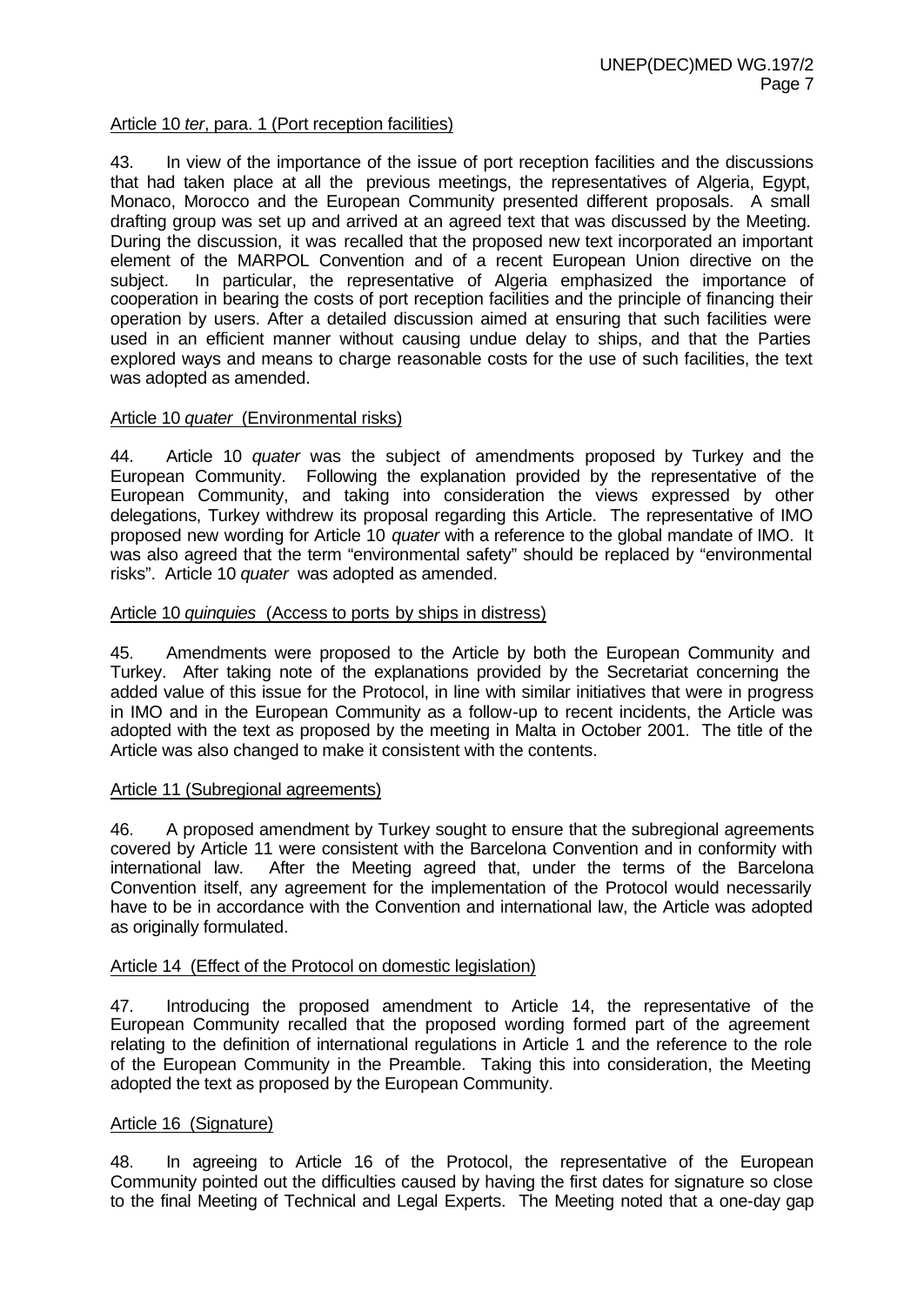between negotiations and adoption was usual in the context of the Barcelona Convention and that the timetable for the Protocol negotiations had been set by the Twelfth Ordinary Meeting of the Contracting Parties. However, the experts suggested that in future negotiations to amend or adopt Protocols, a longer interval should be observed.

#### Meetings of the Focal Points

49. The representative of Greece proposed that a provision similar to that contained in the SPA Protocol should be included providing for meetings of the Focal Points designated by the Contracting Parties under the Protocol. However, in view of the opinions expressed that such structural provisions should not be contained in a legal instrument, but should be left to the Meetings of the Contracting Parties, this proposal was withdrawn.

#### **Agenda item 6: Other business**

50. The draft resolutions prepared by the Secretariat were reviewed by the Meeting, which gave guidance to the Secretariat for their finalization.

#### **Agenda item 7: Adoption of the report of the Meeting**

51. The report of the Meeting was adopted, as amended.

#### **Agenda item 8: Closure of the Meeting**

52. After the customary exchange of courtesies, the Chairperson closed the Meeting at 21.00 pm on Tuesday, 22 January 2002.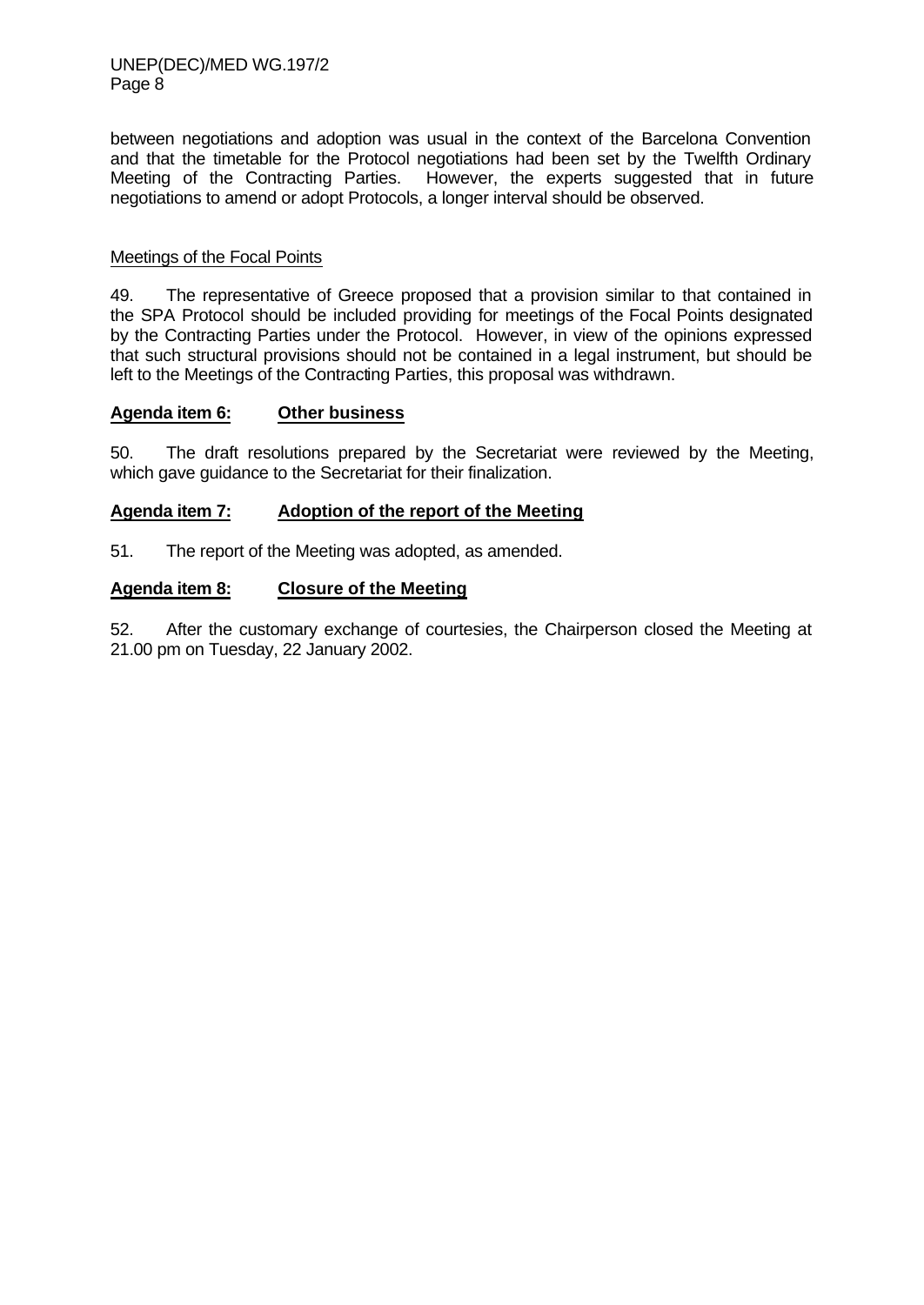#### UNEP(DEC)/MED WG.197/2 Annex 1 page 1

### **LIST OF PARTICIPANTS LISTE DES PARTICIPANTS**

# **ALGERIA** M. Abdelhafid Laouira<br> **ALGERIE** Conseiller

**ALGERIE** Conseiller Ministère de l'Aménagement du Territoire et de l'Environnement Palais Mustapha Bacha 6 avenue de l'Indépendance 16035 Alger Algérie

 Tel: 213-21-655731 Fax: 213-21-655731 E-mail : [laouira@yahoo.fr](mailto:laouira@yahoo.fr)

### **BOSNIA AND HERZEGOVINA Ms Anda Kalem-Peric**

**BOSNIE ET HERZEGOVINE** Lawyer – Legal Advisor Hydro-Engineering Institute Of Civil Faculty Stiepana Tomica 1 Sarajevo Bosnia & Herzegovina

> Tel: 387 33 212466 Fax: 387 33 207949 E-mail: [akalem@utic.net.ba](mailto:akalem@utic.net.ba)

# **CROATIA Ms Margita Mastrovic**<br> **CROATIE Margita Mastrovic**<br> **CROATIE Margita Mastrovic**

**Head of Unit**  Ministry of Environmental Protection and Physical Planning Marine and Coastal Unit Uzarska 2/I 51000 Rijeka **Croatia** 

 Tel: 385 51 213 499 Fax 385 52 214 324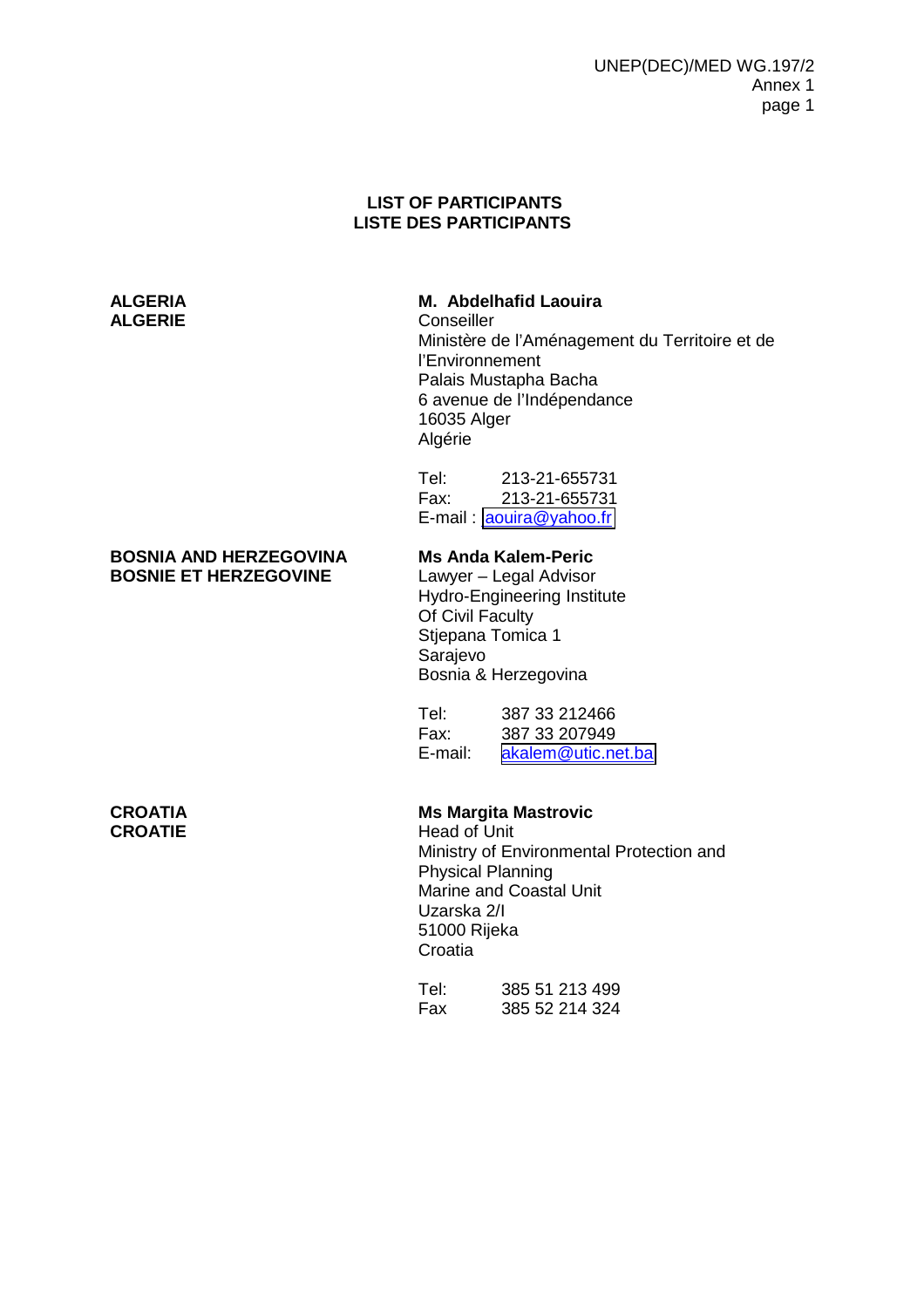### **Ms Gordana Valcic**

 **Senior** Legal Advisor Ministry of Environmental Protection And Physical Planning Republike Austrije 20 10000 Zagreb **Croatia** 

 Tel : 385 1 3782 484 Fax : 385 1 377 2822 E-mail : [gordana.valcic@duzo.hinet.hr](mailto:gordana.valcic@duzo.hinet.hr)

## **CYPRUS Mr Gabriel P. Gabrielides**

**CHYPRIE** Director Department of Fisheries and Marine Research Ministry of Agriculture, Natural Resources and **Environment**  13 Aeolou Street 1416 Nicosia **Cyprus** 

> Tel: 357 22 807867 Fax: 357 22775955 E-mail: [ggabriel@cytanet.com.cy](mailto:ggabriel@cytanet.com.cy)

#### **EUROPEAN COMMUNITY Ms Jill Hanna COMMUNAUTE EUROPEENNE** Deputy Head of Unit ENV.E.3

 European Commission DG Environment, Unit E.3 Office BU-9 5/109 B-1049 Brussels **Belgium** 

 Tel : 32 2 2953232 32 2 2 9 6 9 5 5 7 Email: iill.hanna@cec.eu.int

#### **Mr Alexander Curatolo**

 Principle Administrator European Commission DG Environment, Unit E.3 Office BU-9 5/109 B-1049 Brussels **Belgium** 

Tel: 32 2 2 2 3 2 3 4 0 Fax 32 2 2969557 E-mail : [alessandro.curatolo@cec.eu.int](mailto:alessandro.curatolo@cec.eu.int)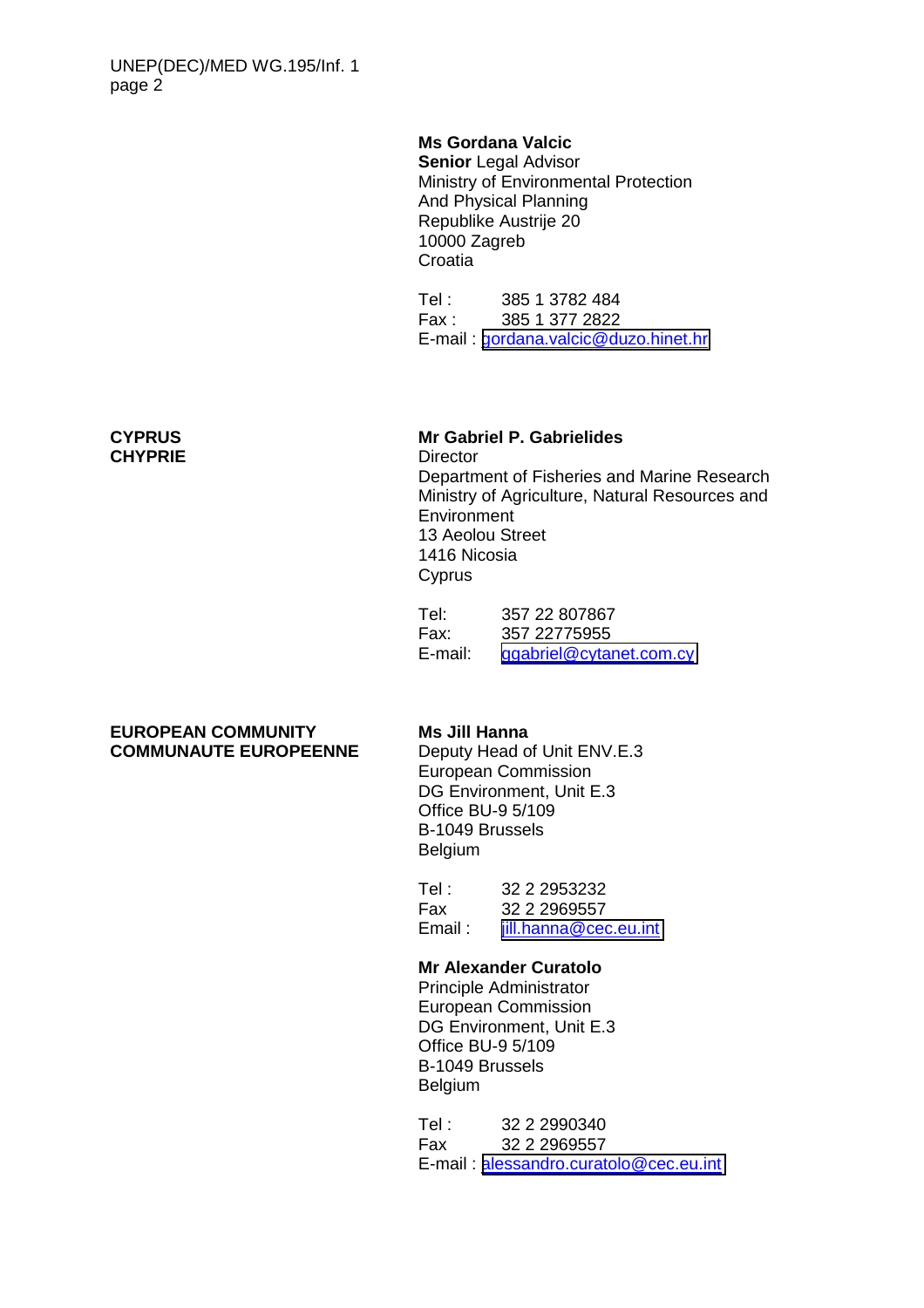### **Mr Henrik Ringbom**

European Commission DG Environment, Unit 3 B-1049 Brussels Belgium

**D/G Coastal & Marine Zone** 

(NOSCP)

Egypt

Maadi, Cairo

Management Division and National

 Egyptian Environmental Affairs Agency 30 Misr Helwan Agricultural Road

Coordinator of National Oil Spill Contingency Plan

Tel: 32 2 2993983 Fax 32 2 2969066 [henrik.ringborn@cec.eu.int](mailto:henrik.ringborn@cec.eu.int)

# **EGYPT** Mr Mohammed Borhan **EGYPTE Mr Mohammed Borhan**

 Tel/Fax: 20 2 5256483 E-mail: [noscp@link.net](mailto:noscp@link.net)

#### **FRANCE** M. Daniel Silvestre

**FRANCE** Secretariat General de la mer 16 Boulevard Raspail 75007 Paris France

> Tel: 33-1-53634153 Fax: 33-1-53634178 E-mail : [daniel.silvestre@sgmer.pm.gouv.fr](mailto:daniel.silvesre@sgmer.pm.gouv.fr)

Lieut. Commander H.C.G.  **Elias Sampatakakis**  Ministry of Mercantile Marine Marine Environment Protection Division Head of Section for International Affairs Ministry of Mercantile Marine 109 Ipsilantou Street 185 32 Piraeus **Greece** 

 Tel: 30 10 4191304 Fax 30 10 4220440 E-mail: [dpthap@mail.yen.gr](mailto:dpthap@mail.yen.gr)

**GREECE**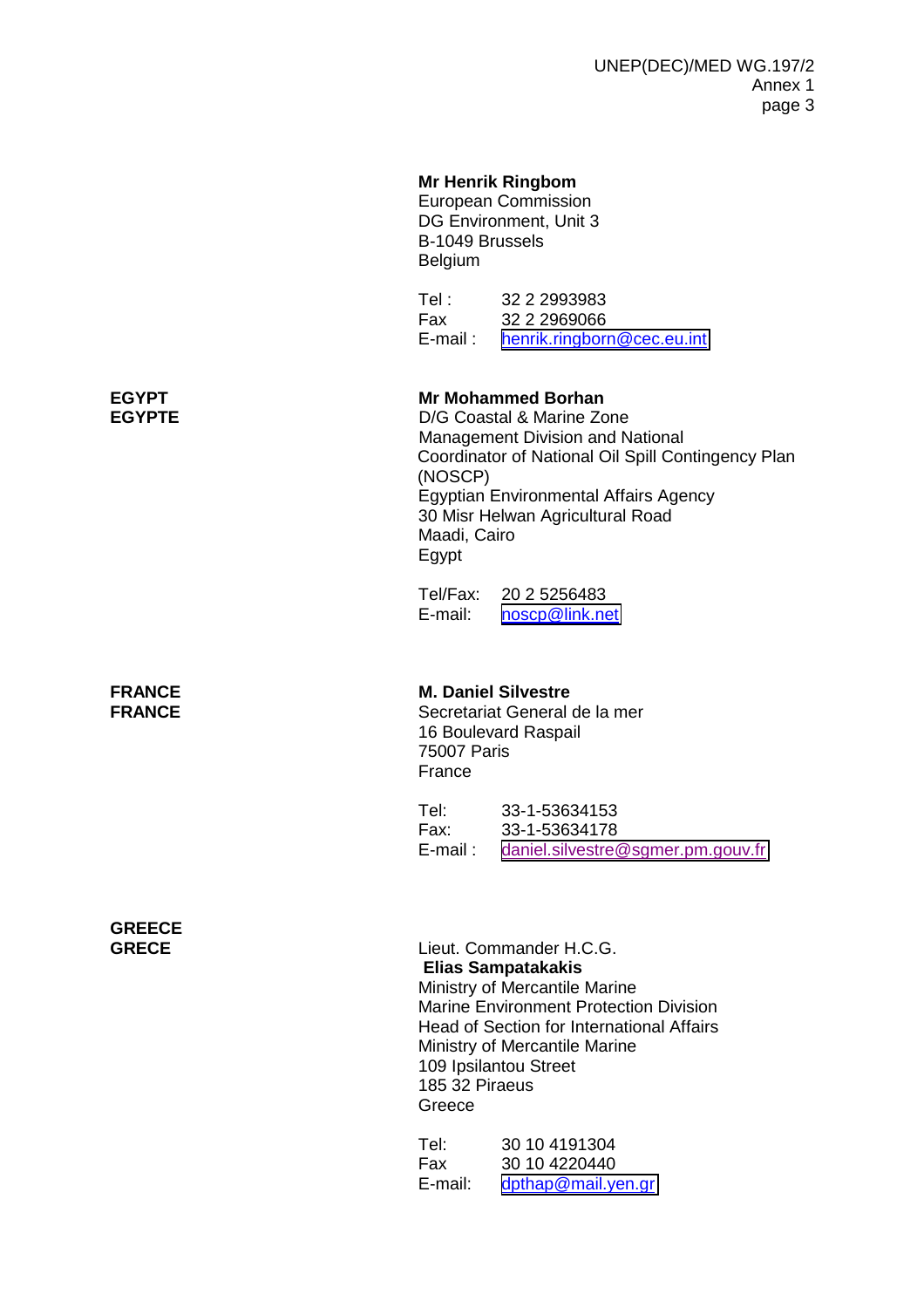UNEP(DEC)/MED WG.195/Inf. 1 page 4

#### **ISRAEL Ms Rochelle Adam 18RAEL 1988**<br> **ISRAEL 1988**<br> **ISRAEL 1989 Deputy Legal Advisor**

 Ministry of Environment 5, Kanefei Nesherim Street Jerusalem Israel

 Tel: 972 2 6553735 Fax: 972 2 6553744 E-Mail: [rachela@environment.gov.il](mailto:rachela@environment.gov.il)

 Ms Keren Shahar-Ben Ami Ministry of Foreign Affairs Principal Assistant to Director of Treaties Department Legal Division Jerusalem **Israel Communication Communication Communication** 

> Tel: 972 2 5303122 Fax: 972 2 5303251 E-mail: [kerens@mea.gov.il](mailto:kerens@mea.gov.il)

#### **ITALY Mr Francesco Valentini**

**ITALIE ITALIE ITALIE Marine Protection Department**  Ministry for the Environment and Territory Via Cristoforo Colombo 44 00149 Rome ing the contract of the contract of the state of the contract of the contract of the contract of the contract o

> Tel: 39-06-57223416 Fax: 39-06-57223472

#### **Mr Ranieri de Mattei**

International Environmental Protection Ministry for the Environment and Territory Via Cristoforo Colombo 44 00149 Rome ing the contract of the contract of the contract of the contract of the contract of the contract of the contra

> Tel: 39 06 57223416 Fax 39 06 57223472

### **LEBANON Mr Samih Wehbe**

**LIBAN REMPEC Focal Point**  Ministry of Environment of Lebanon P.O. Box 70 1091 Antelias Beirut Lebanon

> Tel: 961 4 522222 Fax 961 4 525080 E-Mail: [s.wehbe@moe.gov.lb](mailto:s.wehbe@moe.gov.lb)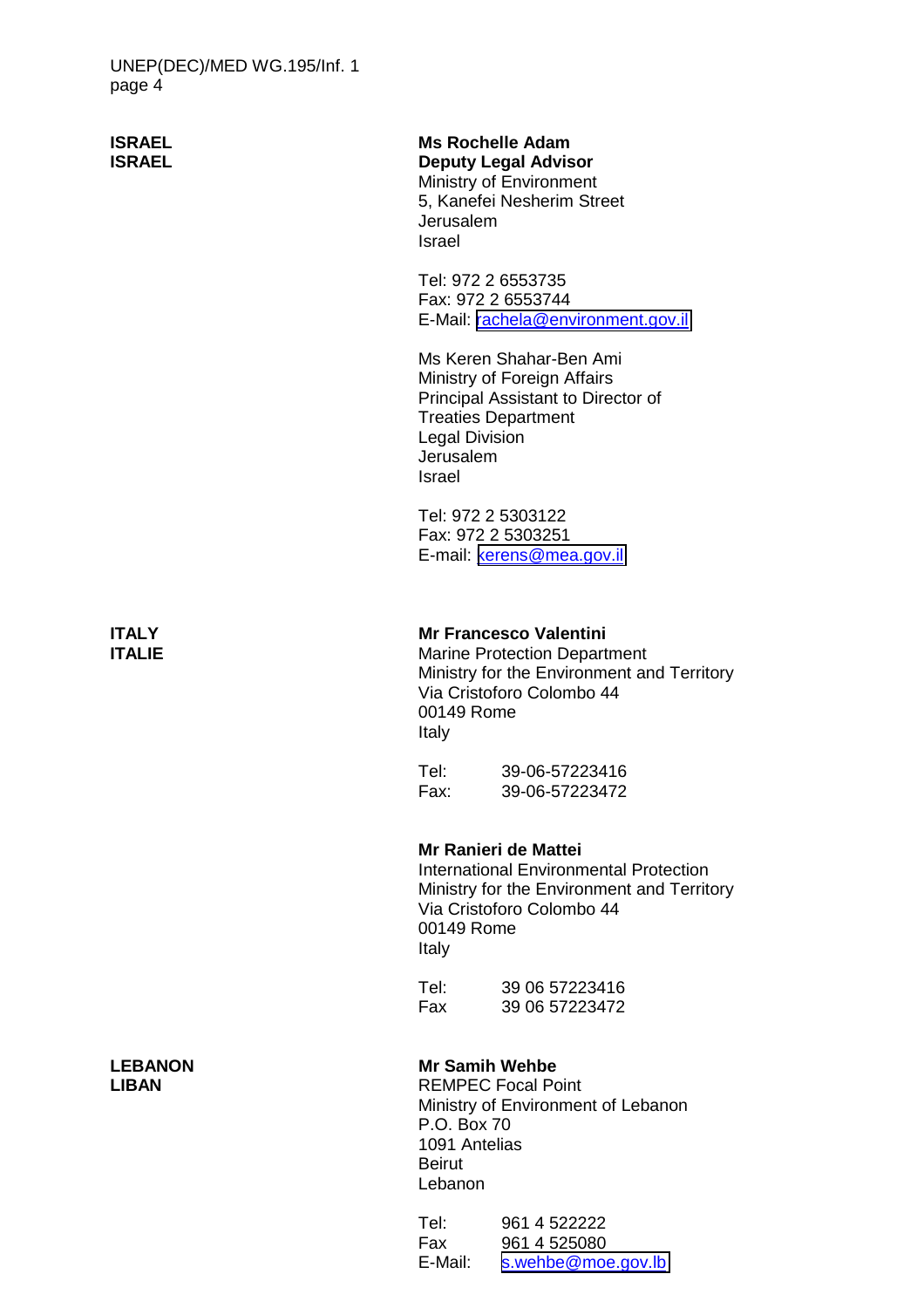### **LIBYAN ARAB JAMAHIRIYA Mr Mohamed Massaoud Amer**

**JAMAHIRIYA ARABE LIBYENNE** Head, Office of Planning and Emergency Environment General Authority **Elghiran Tripoli** Libyan Arab Jamahiriya

> Tel: 218-21-4840045<br>Fax: 218-21-4839991 Fax: 218-21-4839991 E-mail: DR.AMERT@Yahoo.com [ega@egalibya.org](mailto:ega@egalibya.org)

#### **Mr Abdoullatif Benrageb**

 Environemtn Departmetn Manager N.O.C. N.O.C. PO Box 2556 **Tripoli** Libyan Arab Jamahiriya

 Tel: 218 21 4449222 Fax: 218 21 3338848 Email: [benragab@hotmail.com](mailto:benragab@hotmail.com)

 Mr Abdoulmonaim Farhat National Oil Corporation Anti Pollution Committee PO Box 346 **Tripoli** Libyan Arab Jamahiriya

 Tel: 218 21 3335135 – 145 Fax: 218 21 4446293 Email: [aafarhat@hotmail.com](mailto:aafarhat@hotmail.com)

**MALTA** 

### **H.E. Dr. Francis ZAMMIT DIMECH**

 Minister for the Environment Ministry for the Environment Floriana CMR 02 Malta

Tel: 356-222378/ Mob. 09497590 Fax: 356-243306

### **Mr. Paul MIFSUD**

 Permanent Secretary Ministry for the Environment Floriana CMR 02 Malta

 Tel: 356-241644 Fax: 356-250335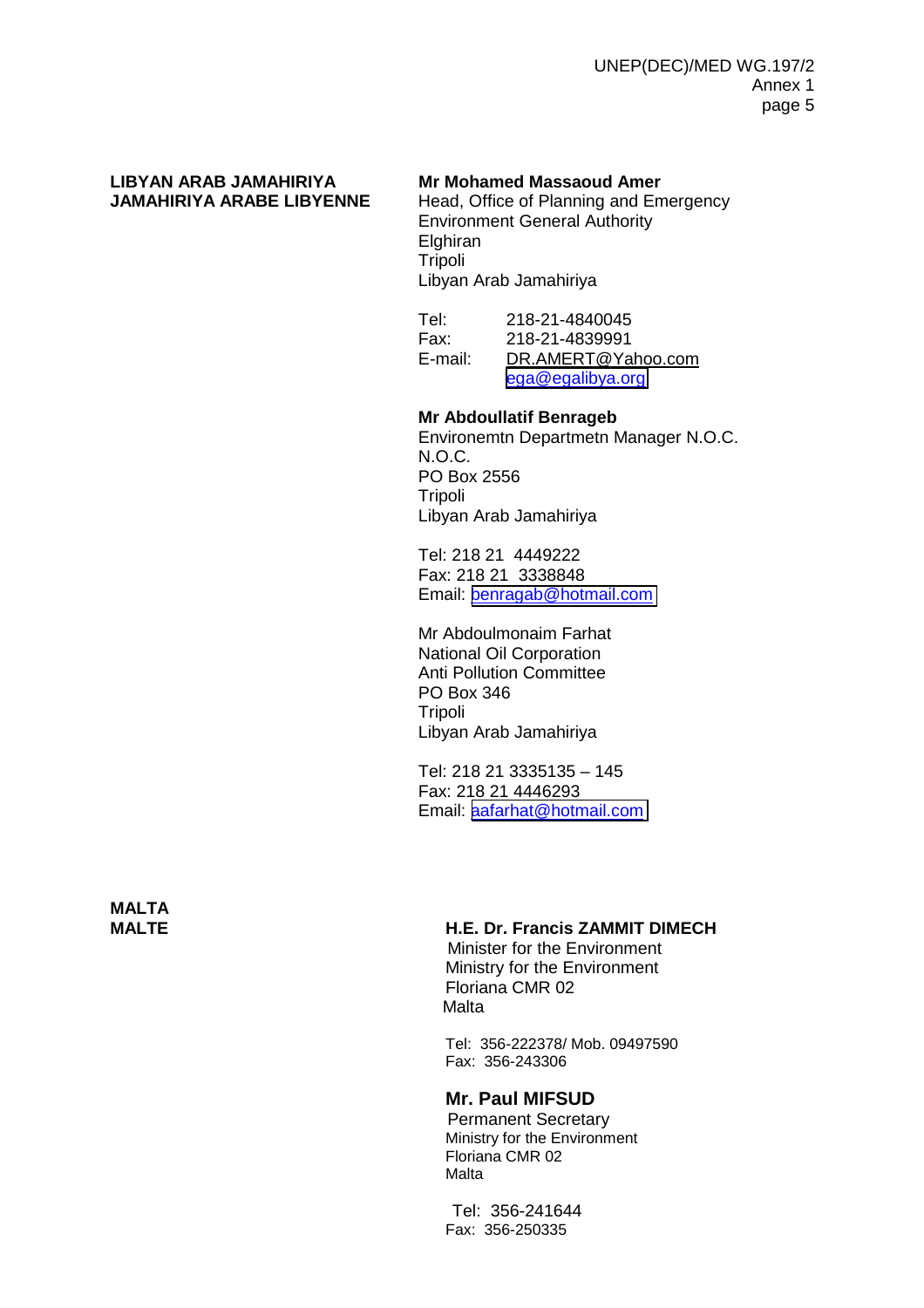UNEP(DEC)/MED WG.195/Inf. 1 page 6

#### **Mr Anthony Borg**

Director Multilateral Affairs Ministry of Foreign Affairs Merchants' Street Valletta CMR 02 Malta

Tel : 356 21345705 Fax : 356 21251520 Email : [anthony.eborg@magnet.mt](mailto:anthony.eborg@magnet.mt)

### **Ms. Louisa FARRUGIA**

Legal Advisor Environment Protection Dept. Ministry for the Environment Floriana CMR 02 **Malta** 

Tel: 356-232022 Fax: 356-241378 E-mail: [louisef@mail.global.net.mt](mailto:louisef@mail.global.net.mt)

#### **Mr. Jonathon PACE**

Deputy Executive Director Merchant Shipping Directorate Malta Maritime Authority Lascaris Wharf Valletta VLT 01 Malta

Tel: 356-250360 Fax: 356-241460 E-mail: [jonathan.pace@mma.gov.mt](mailto:jonathan.pace@mma.gov.mt)

**MONACO M. Pierre Bouchet** 

**MONACO** Chef de Section au Service de la Marine 6, Quai Antoine 1<sup>er</sup> MC 98000 Principaute de Monaco

> Tel: 377 93158678 Fax 377 93153715 E-mail : [pbouchet@gouv.mc](mailto:pbouchet@gouv.mc)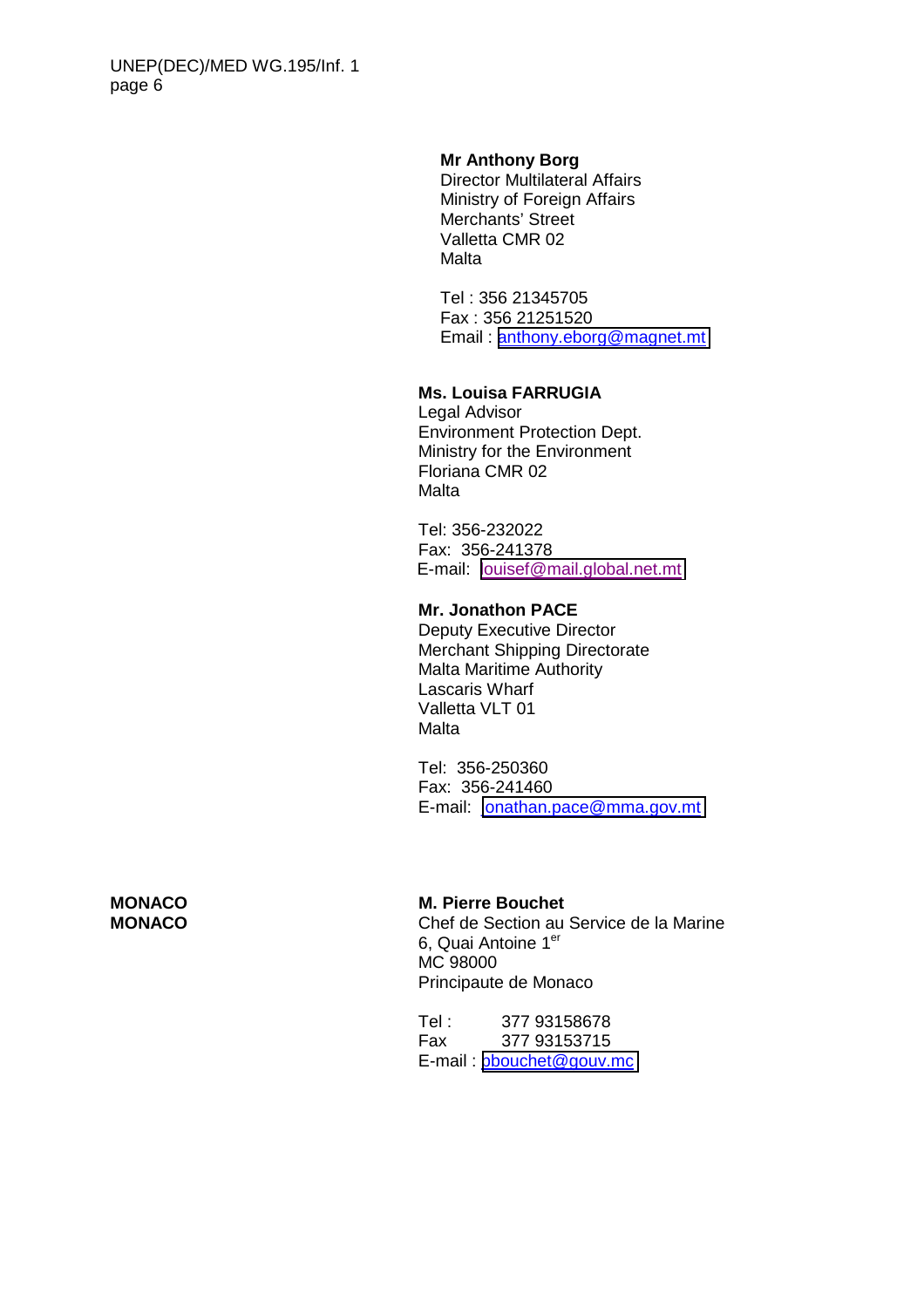| <b>M. Mohammed Dahhou</b><br>Ministère de l'Aménagement du Territoire<br>de l'Urbanisme, de l'Habitat et de<br>l'Environnement<br>Rabat<br>Maroc |                                                                          |  |
|--------------------------------------------------------------------------------------------------------------------------------------------------|--------------------------------------------------------------------------|--|
|                                                                                                                                                  | Tel: 212-37 681002<br>Fax: 212-37 772756<br>Email: mdahhou1@caramail.com |  |
| <b>Ms Natasa Brejc</b><br>Assistant to the Director of the Slovenian<br>Maritime Directorate<br>Ukmarjev trg. 2<br>6000 Koper<br>Slovenia        |                                                                          |  |
|                                                                                                                                                  | Tel: 386 5 6632100<br>Fax: 386 5 6632102<br>natura.brejc@gov.si          |  |
|                                                                                                                                                  | E-mail:                                                                  |  |

#### **SYRIAN ARAB REPUBLIC Mr Abdulla Allouf REPUBLIQUE ARABE SYRIENNE** General Directorate of Ports

 Ministry of Transport **Lattakia** Syrian Arab Republic

 Tel: 963 43 311078/316390 Fax: 963 43 2276 76 Email: [a-allouf@scs.net.org](mailto:a-allouf@scs.net.org)

# **TUNISIA M. Malek Smaoui**<br> **TUNISIE** Sous directeur

Sous directeur Ministre de l'Environnement et de l'Amenagement du Territoire Immeuble ICF, Centre Urbain Nord El Menzah 1080 Tunis Tunisie

 Tel : 216 71 950132 Fax : 216 71 950291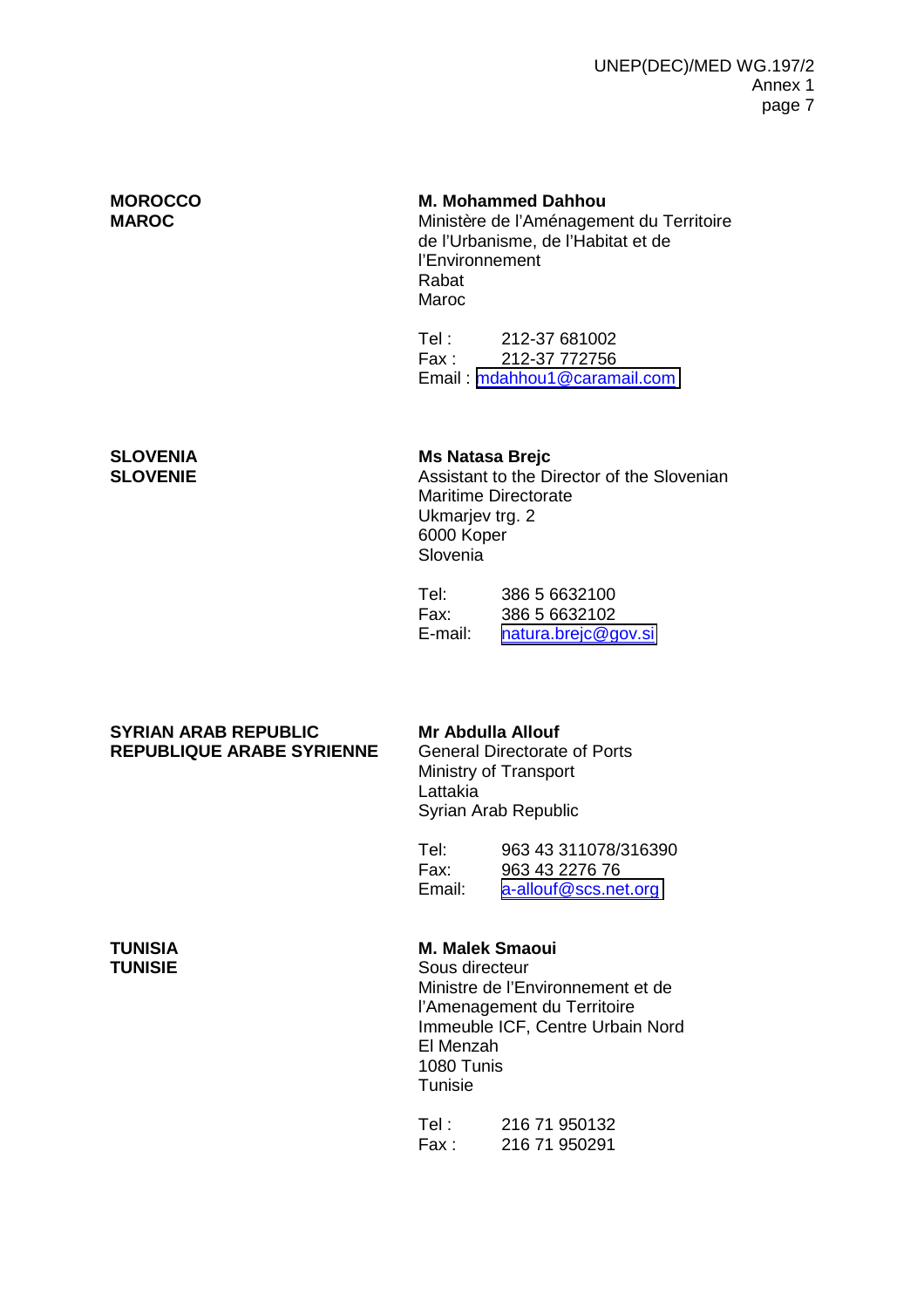### **TURKEY** Mr Tacettin Simsek

**TURQUIE Legal Adviser**  Ministry of Environment Instanbul Caddesi No. 98 06100 Ankara **Turkey** 

> Tel: 90-312-3841329<br>Fax: 90-312-3841349 90-312-3841349

#### **Mr Ufuk Kucukay**

Hydrological Engineer General Directorate for Environmental Prevention and Control Ministry of Environment Eskesehir Yolu 8 KM 06100 Ankara **Turkey** 

 Tel : 90 312 287 9963/5412 Fax 90 312 2855875<br>E-Mail: ukucukay@hotm [ukucukay@hotmail.com](mailto:ukucukay@hotmail.com)

### **Ms Gunseli Yasti**

 Legal Adviser Ministry of Foreign Affairs Anit Cad No. 12 06490 Ankara **Turkey** 

Tel: 90 312 2125125<br>
E-Mail: qunselivasti@hot E-Mail: [gunseliyasti@hotmail.com](mailto:gunseliyasti@hotmail.com)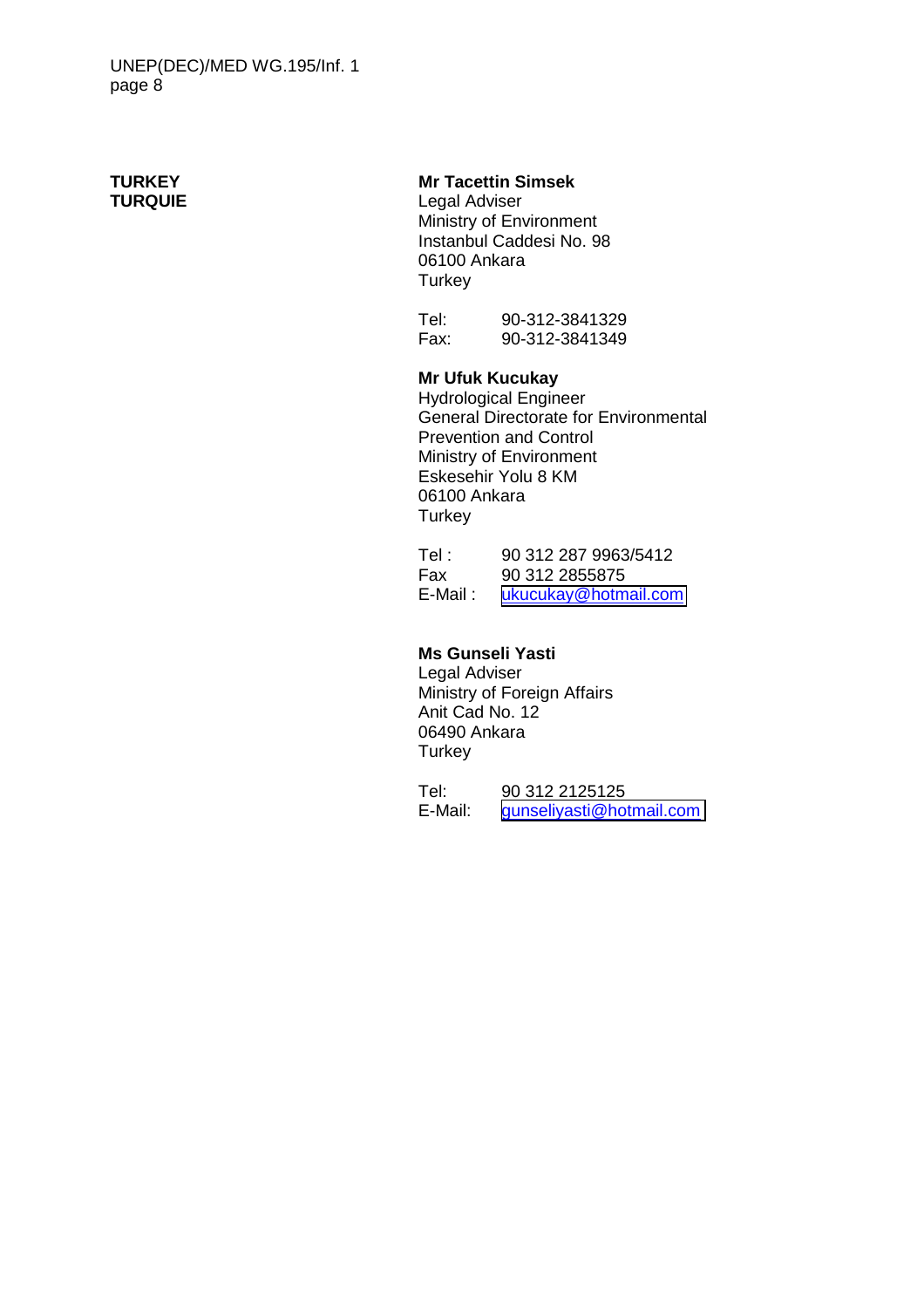#### **UNITED NATIONS BODIES AND SECRETARIAT UNITES SECRETARIAT DES NATIONS UNIES**

**UNITED NATIONS ENVIRONMENT Mr Lucien Chabason PROGRAMME** Coordinator **COORDINATING UNIT FOR THE MEDITERRANEAN ACTION PLAN** Tel: 30-10 7273101 **PROGRAMME DES NATIONS UNIES** E-mail: [chabason@unepmap.gr](mailto:chabason@unepmap.gr) **POUR L'ENVIRONNEMENT UNITE DE COORDINATION DU PLAN D'ACTION POUR LA MEDITERRANEE Mr Khaled Ben Salah** 

Fund/Administrative Officer

 Tel: 30 10 7273104 E-mail: [bensalah@unepmap.gr](mailto:bensalah@unepmap.gr)

# **Mr Humberto Da Cruz**

Programme Officer

 Tel: 30 10 7273 115 E-mail: [dacruz@unepmap.gr](mailto:dacruz@unepmap.gr)

 Mr Evangelos Raftopoulos Professor of International Law Panteion University of Athens Tel: 30 10 9610591 E-Mail: [eraft@hol.gr](mailto:eraft@hol.gr)

 Coordinating Unit for the Mediterranean Action Plan P. O. Box 18019 48, Vassileos Konstantinou Avenue 116 10 Athens **Greece** 

 Tel: 30-1-7273100 Fax: 30-1-7253196-7 [unepmedu@unepmap.gr](mailto:unepmedu@unepmap.gr) www.unepmap.org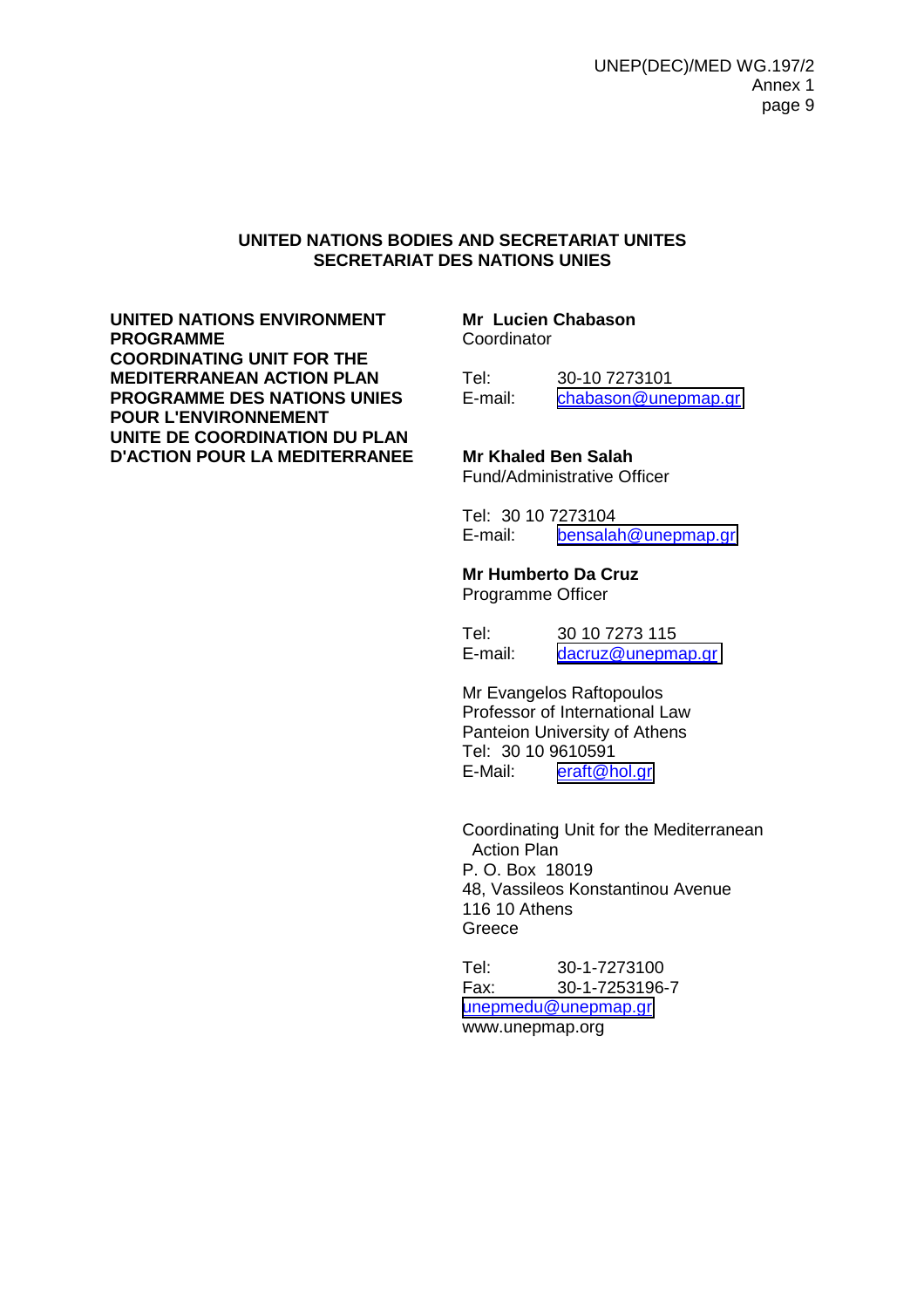### **REGIONAL ACTIVITY CENTRES**

#### **REGIONAL MARINE POLLUTION Mr Roberto Patruno EMERGENCY RESPONSE CENTRE** Director

Email : [rempec@waldonet.net.mt](mailto:rempec@waldonet.net.mt)

**Mr Darco Domovic**  Senior Programme Officer Email [rempetex@waldonet.net.mt](mailto:rempetex@waldonet.net.mt)

**Ms Emile Dorgeville**  Consultant/Engineer Email: [rempecconsult@waldonet.net.mt](mailto:rempecconsult@waldonet.net.mt)

**Mr Moulham Hajjar Engineer** Email: [moulhamth@yahoo.com](mailto:moulhamth@yahoo.com)

**Mr Jean Francois Levy Consultant** Email : jean-[francois.levy@equiement.goub.fr](mailto:rancois.levy@equiement.goub.fr)

 REMPEC Manoel Island GZIRA GZR 03 <u>Malta and Communications of the State and Communications of the State and Communications of the State and Communica</u>

> Tel : 356 21 337 296-8 Fax: 356 21 339 951

#### **UNITED NATIONS COLLABORATING AGENCIES**

#### **INTERNATIONAL MARITIME Mr Jean-Claude Sainlos ORGANIZATION** Senior Deputy Director

 Sub-Division for Pollution Response And TC Cooperation International Maritime Organization 4 Albert Embankment London SE 1 7SR United Kingdom

 Tel: 44 20 75873142 Fax 44 20 75873210 Email: [icsainlos@imo.org](mailto:icsainlos@imo.org)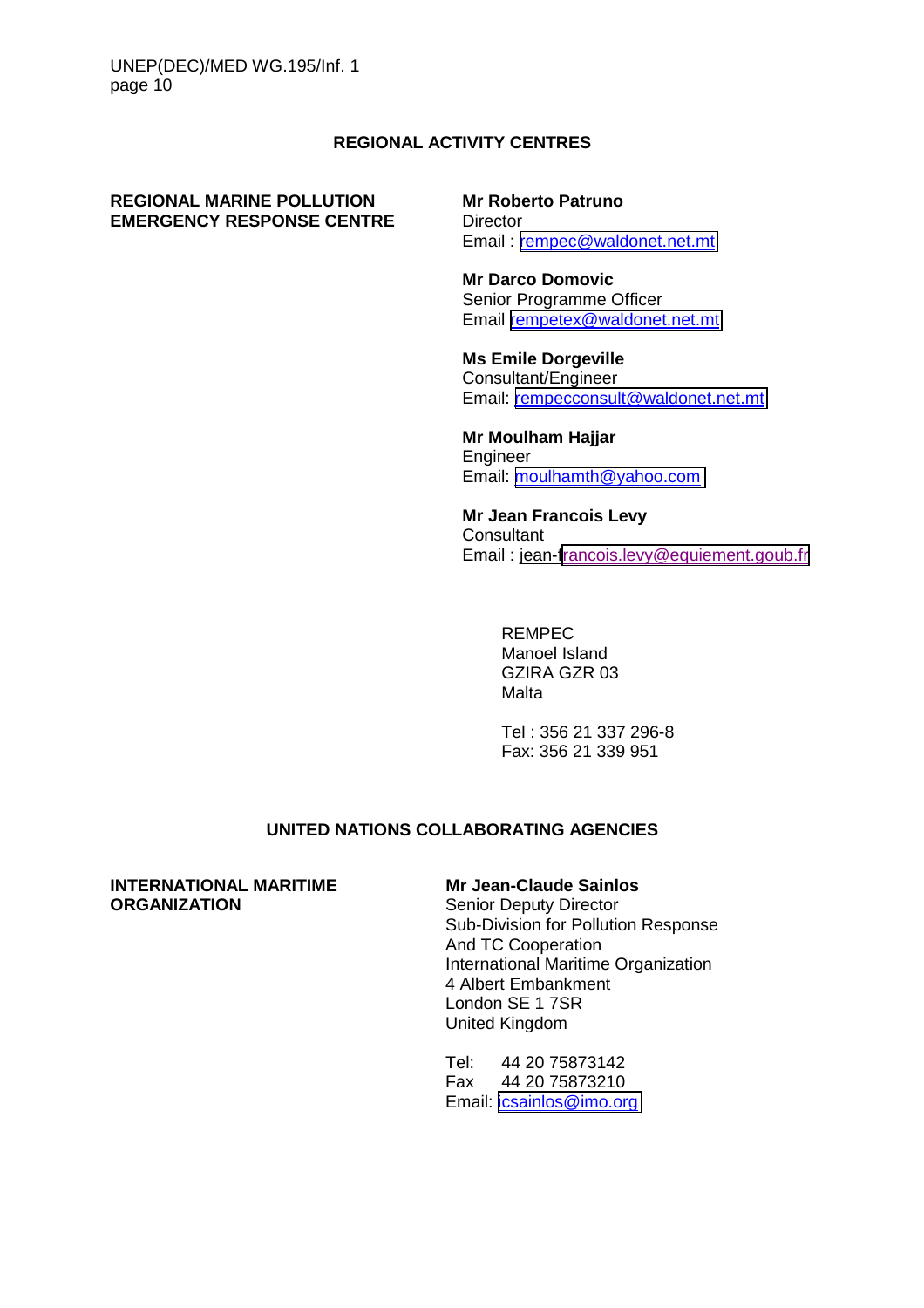### **OTHER INTERGOVERNMENTAL ORGANIZATIONS AND MAP PARTNERS**

#### **RAMOGE** M. Pierre Bouchet

Chef de Section au Service de la Marine 6, Quai Antoine 1 MC 98000 Pincipaute de Monaco Tel : 377 93158609 Fax: 377 93153715 Email: [pbouchet@gouv.mc](mailto:pbouchet@gouv.mc)

#### **BONN AGREEMENT M. Daniel Silvestre**

 Secretariat General de la mer 16 Boulevard Raspail 75007 Paris France Tel: 33 1 53634153 Fax: 33 1 53634178 Email: [daniel.silvestre@sgmer.pm.gouv.fr](mailto:daniel.silvestre@sgmer.pm.gouv.fr)

 28 Tripodon Street 10558 Athens Greece

| Tel:    | 30-1-3225 245/3247490  |
|---------|------------------------|
| Fax:    | 30-1-3225240           |
| E-mail: | mio-ee-env@forthnet.gr |

**Institut de Droit Maritime International**  L'OMI Mâitre de conférence PO Box 31 Msida MSD 01 <u>Malta and the contract of the contract of the contract of the contract of the contract of the contract of the con</u>

> Tel : 356 21 310816 Fax : 356 21 343092

Email: [are.fakhry@iml.org](mailto:are.fakhry@iml.org)

### **NATURE TRUST MS Vanya Walker-Leigh Ms Vanya Walker-Leigh**

Nature Trust Adviser on International Affairs P.O. Box 9 Valletta CMR 13 <u>Malta and the contract of the contract of the contract of the contract of the contract of the contract of the c</u>

> Tel : 356-21-372615<br>Fax : 356-21-372615 Fax : 356-21-372615 E-mail : [naturetrust@yahoo.com](mailto:naturetrust@yahoo.com)

#### **MEDITERRANEAN Mr Michael Scoullos INFORMATION OFFICE** Chairman **(MIO-ECSDE)** MIO-ECSDE

# **INSTITUTE DE DROIT MARITIME Mr Aref Fakgry<br>
<b>INTERNATIONAL DE L'OMI** Maritut de Droit I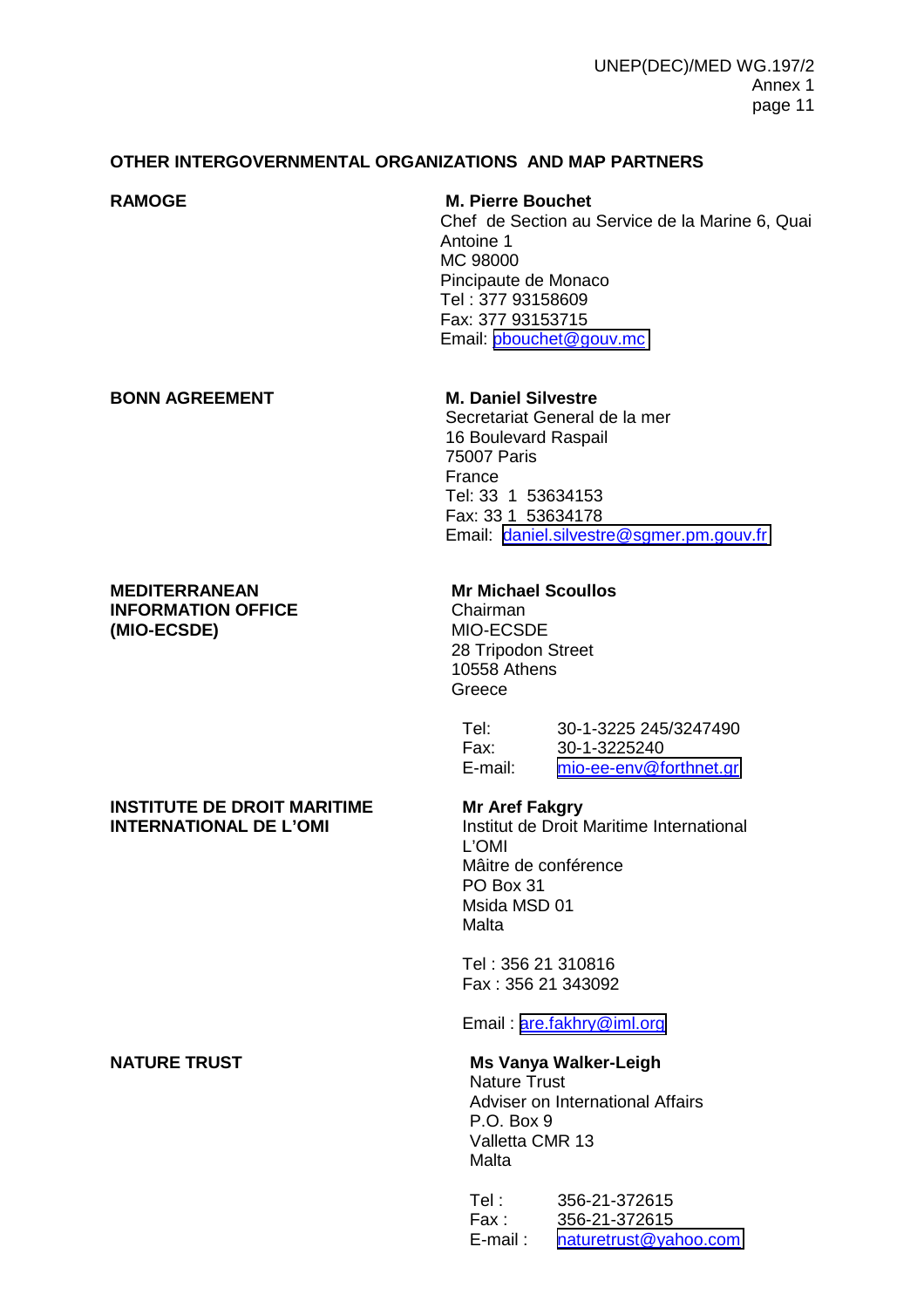UNEP(DEC)/MED WG.197/2 Annex II

# **ANNEX II**

## **AGENDA**

- 1. Opening of the Meeting.
- 2. Rules of procedure.
- 3. Election of officers.
- 4. Adoption of the Agenda and organization of work.
- 5. Discussion of the final Draft Protocol concerning Co-operation in Preventing Pollution from Ships and in Combating Pollution of the Mediterranean Sea by Oil and other Hazardous and Noxious Substances.
- 6. Other business.
- 7. Adoption of the report of the Meeting.
- 8. Closure of the Meeting.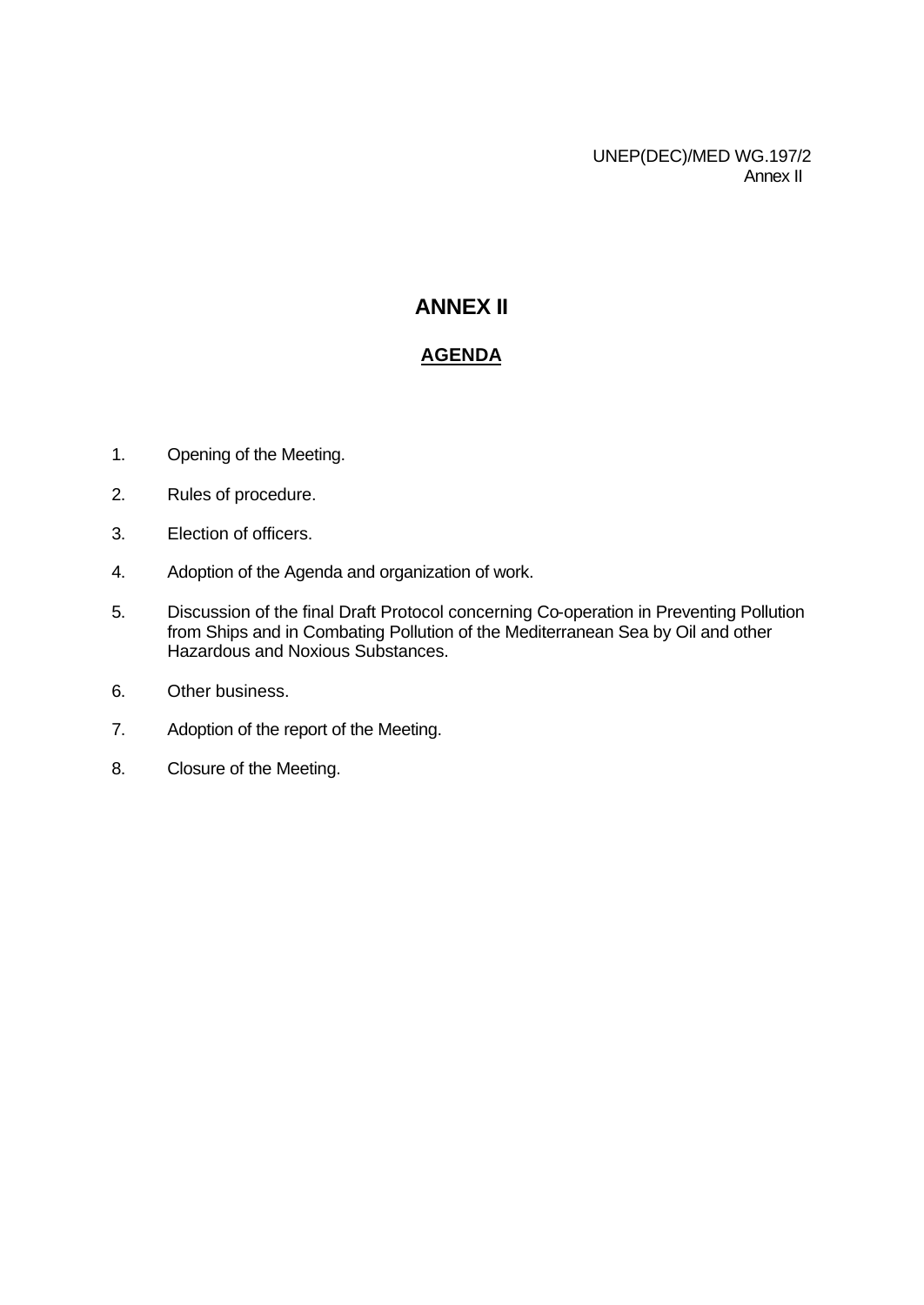#### **ANNEX III**

#### **DRAFT PROTOCOL CONCERNING COOPERATION IN PREVENTING POLLUTION FROM SHIPS AND IN COMBATING POLLUTION OF THE MEDITERRANEAN SEA BY OIL AND HAZARDOUS AND NOXIOUS SUBSTANCES IN CASES OF EMERGENCY**

#### *The Contracting Parties to the present Protocol,*

*Being Parties* to the Convention for the Protection of the Mediterranean Sea against Pollution, adopted at Barcelona on 16 February 1976 and amended on 10 June 1995,

*Desirous* of implementing Articles 6 and 9 of the said Convention,

*Recognizing* that grave pollution of the sea by oil and hazardous and noxious substances or a threat thereof in the Mediterranean Sea Area involves a danger for the coastal States and the marine environment,

*Considering* that the cooperation of all the coastal States of the Mediterranean Sea is called for to prevent pollution from ships and to respond to pollution incidents, irrespective of their origin,

*Acknowledging* the role of the International Maritime Organization and the importance of cooperating within the framework of this Organization, in particular in promoting the adoption and the development of international rules and standards to prevent, reduce and control pollution of the marine environment from ships,

*Emphasizing* the efforts made by the Mediterranean coastal States for the implementation of these international rules and standards,

*Acknowledging also* the contribution of the European Community to the implementation of international standards as regards maritime safety and the prevention of pollution from ships,

*Recognizing also* the importance of cooperation in the Mediterranean Sea Area in promoting the effective implementation of international regulations to prevent, reduce and control pollution of the marine environment from ships,

*Recognizing further* the importance of prompt and effective action at the national, subregional and regional levels in taking emergency measures to deal with pollution of the marine environment or a threat thereof,

*Applying* the precautionary principle, the polluter pays principle and the method of environmental impact assessment, and utilizing the best available techniques and the best environmental practices, as provided for in Article 4 of the Convention,

*Bearing in mind* the relevant provisions of the United Nations Convention on the Law of the Sea, done at Montego Bay on 10 December 1982, which is in force and to which many Mediterranean coastal States and the European Community are Parties,

*Taking into account* the international conventions dealing in particular with maritime safety, the prevention of pollution from ships, preparedness for and response to pollution incidents, and liability and compensation for pollution damage,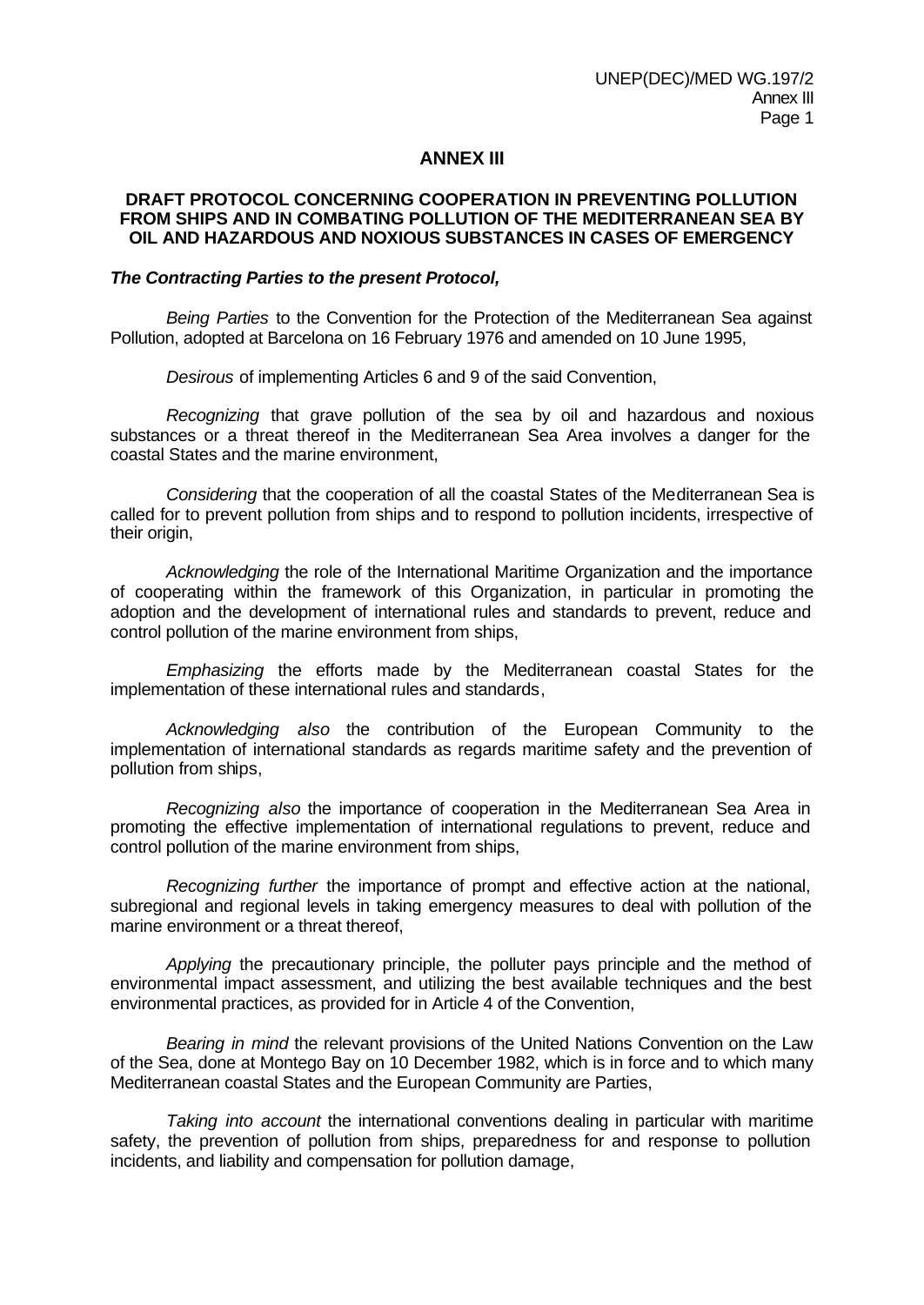UNEP(DEC)/MED WG.197/2 Annex III Page 2

*Wishing* to further develop mutual assistance and cooperation in preventing and combating pollution,

*Have agreed as follows:*

#### *Article 1*

#### **DEFINITIONS**

For the purpose of this Protocol:

- (a) "Convention" means the Convention for the Protection of the Mediterranean Sea against Pollution, adopted at Barcelona on 16 February 1976 and amended on 10 June 1995;
- **(**b) "Pollution incident" means an occurrence or series of occurrences having the same origin, which results or may result in a discharge of oil and/or hazardous and noxious substances and which poses or may pose a threat to the marine environment, or to the coastline or related interests of one or more States, and which requires emergency action or other immediate response;
- (c) "Hazardous and noxious substances" means any substance other than oil which, if introduced into the marine environment, is likely to create hazards to human health, to harm living resources and marine life, to damage amenities or to interfere with other legitimate uses of the sea;
- (d) "Related interests" means the interests of a coastal State directly affected or threatened and concerning, among others
	- (i) maritime activities in coastal areas, in ports or estuaries, including fishing activities;
	- (ii) the historical and tourist appeal of the area in question, including water sports and recreation;
	- (iii) the health of the coastal population;
	- (iv) the cultural, aesthetic, scientific and educational value of the area;
	- (v) the conservation of biological diversity and the sustainable use of marine and coastal biological resources;
- (e) "International regulations" means regulations aimed at preventing, reducing and controlling pollution of the marine environment from ships as adopted, at the global level and in conformity with international law, under the aegis of United Nations specialized agencies, and in particular of the International Maritime Organization;
- (f) "Regional Centre" means the "Regional Marine Pollution Emergency Response Centre for the Mediterranean Sea" (REMPEC), established by Resolution 7 adopted by the Conference of Plenipotentiaries of the Coastal States of the Mediterranean Region on the Protection of the Mediterranean Sea at Barcelona on 9 February 1976, which is administered by the International Maritime Organization and the United Nations Environment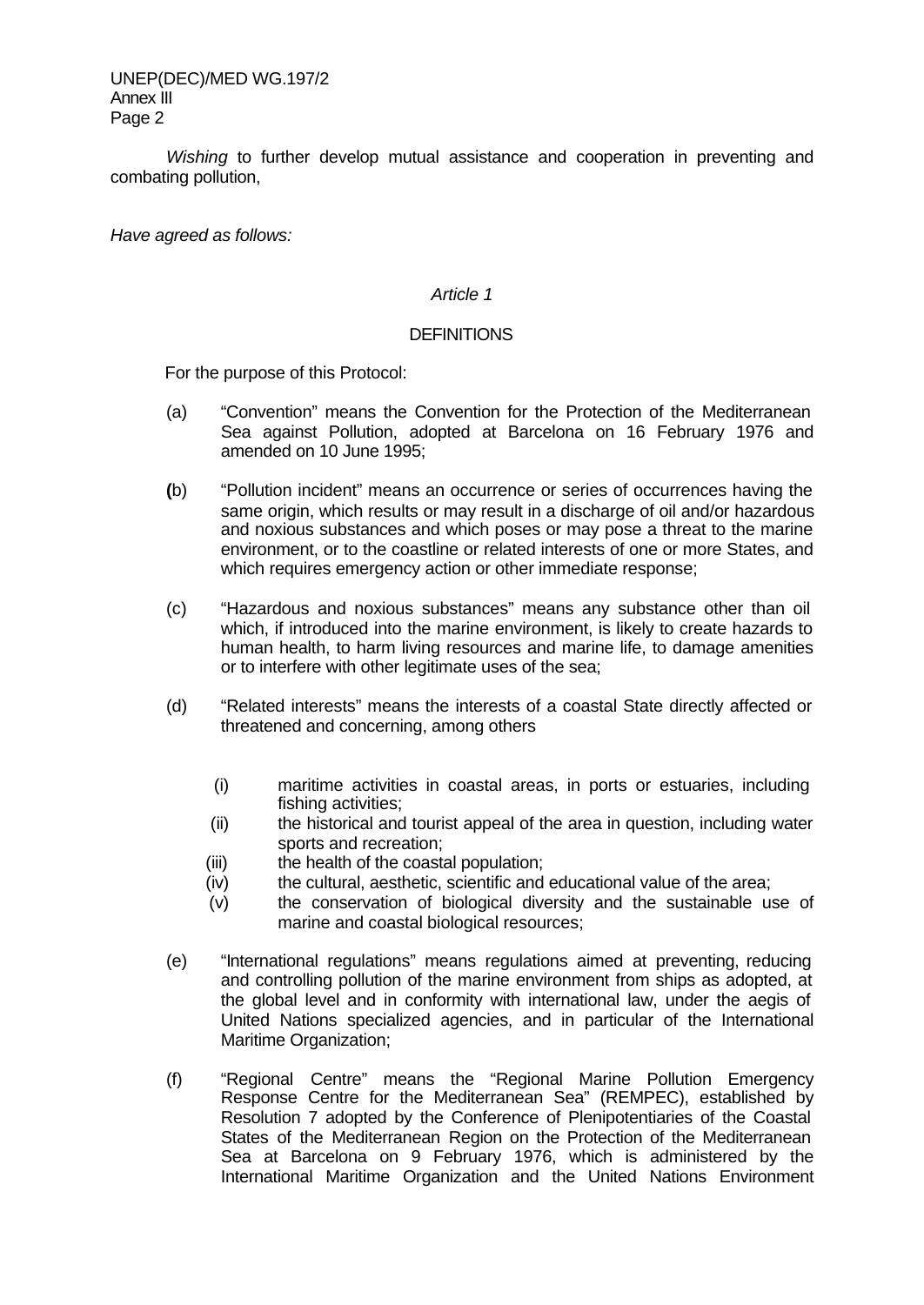Programme, and the objectives and functions of which are defined by the Contracting Parties to the Convention.

#### *Article 2*

#### PROTOCOL AREA

The area to which the Protocol applies shall be the Mediterranean Sea Area as defined in Article 1 of the Convention.

#### *Article 3*

#### GENERAL PROVISIONS

1. The Parties shall cooperate:

- (a) to implement international regulations to prevent, reduce and control pollution of the marine environment from ships; and
- (b) to take all necessary measures in cases of pollution incidents.

2. In cooperating, the Parties should take into account as appropriate the participation of local authorities, non-governmental organizations and socio-economic actors.

3. Each Party shall apply this Protocol without prejudice to the sovereignty or the jurisdiction of other Parties or other States. Any measures taken by a Party to apply this Protocol shall be in accordance with international law.

#### *Article 4*

#### CONTINGENCY PLANS AND OTHER MEANS OF PREVENTING AND COMBATING POLLUTION INCIDENTS

1. The Parties shall endeavour to maintain and promote, either individually or through bilateral or multilateral cooperation, contingency plans and other means of preventing and combating pollution incidents. These means shall include, in particular, equipment, ships, aircraft and personnel prepared for operations in cases of emergency, the enactment, as appropriate, of relevant legislation, the development or strengthening of the capability to respond to a pollution incident and the designation of a national authority or authorities responsible for the implementation of this Protocol.

2. The Parties shall also take measures in conformity with international law to prevent the pollution of the Mediterranean Sea Area from ships in order to ensure the effective implementation in that Area of the relevant international conventions in their capacity as Flag State, Port State and Coastal State, and their applicable legislation. They shall develop their national capacity as regards the implementation of those international conventions and may cooperate for their effective implementation through bilateral or multilateral agreements.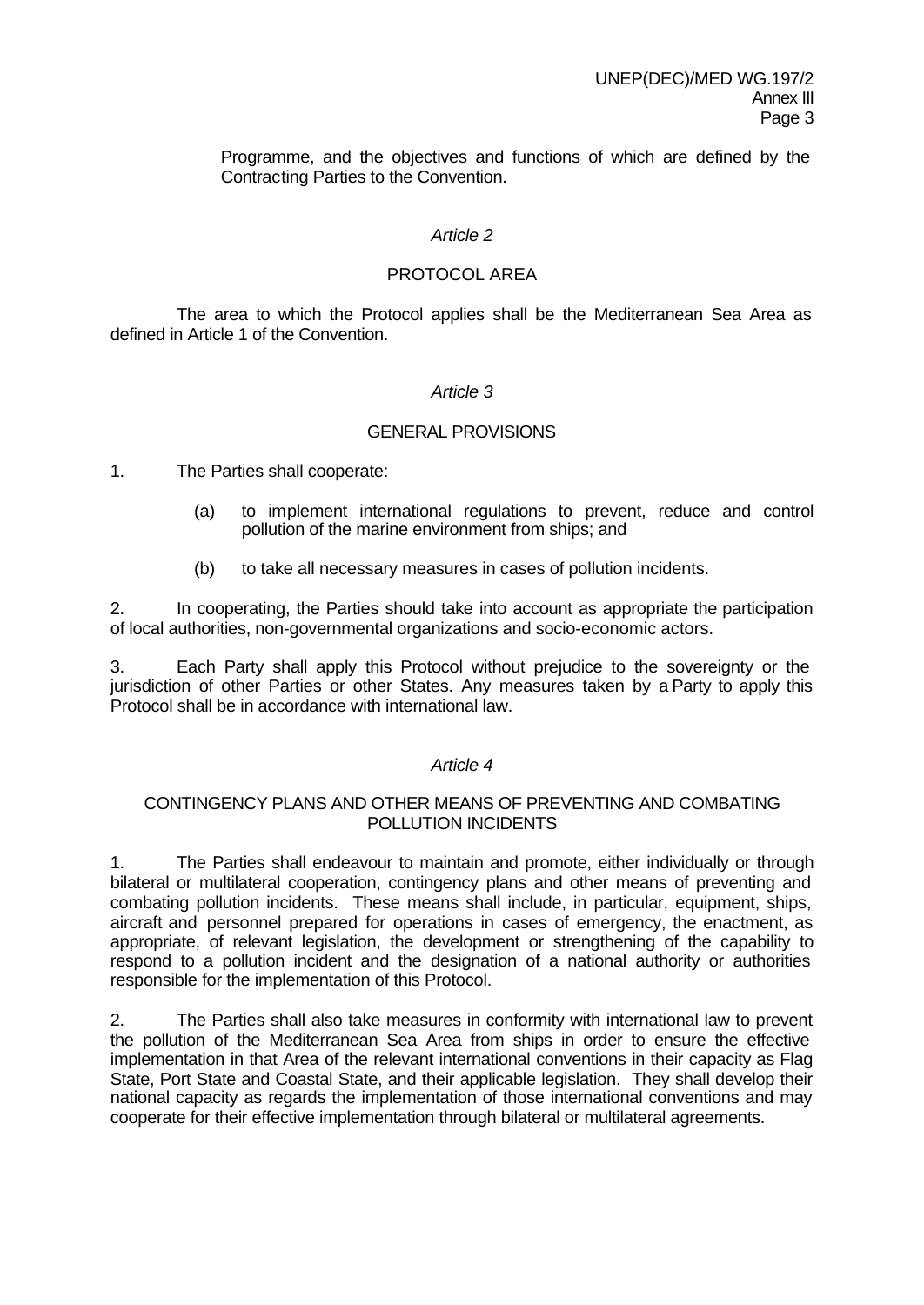3. The Parties shall inform the Regional Centre every two years of the measures taken for the implementation of this Article. The Regional Centre shall present a report to the Parties on the basis of the information received.

#### *Article 5*

#### **MONITORING**

The Parties shall develop and apply, either individually or through bilateral or multilateral cooperation, monitoring activities covering the Mediterranean Sea Area in order to prevent, detect and combat pollution, and to ensure compliance with the applicable international regulations.

#### *Article 6*

#### COOPERATION IN RECOVERY OPERATIONS

In case of release or loss overboard of hazardous and noxious substances in packaged form, including those in freight containers, portable tanks, road and rail vehicles and shipborne barges, the Parties shall cooperate as far as practicable in the salvage of these packages and the recovery of such substances so as to prevent or reduce the danger to the marine and coastal environment.

#### *Article 7*

#### DISSEMINATION AND EXCHANGE OF INFORMATION

- 1. Each Party undertakes to disseminate to the other Parties information concerning:
	- (a) the competent national organization or authorities responsible for combating pollution of the sea by oil and hazardous and noxious substances;
	- (b) the competent national authorities responsible for receiving reports of pollution of the sea by oil and hazardous and noxious substances and for dealing with matters concerning measures of assistance between Parties;
	- (c) the national authorities entitled to act on behalf of the State in regard to measures of mutual assistance and cooperation between Parties;
	- (d) the national organization or authorities responsible for the implementation of paragraph 2 of Article 4, in particular those responsible for the implementation of the international conventions concerned and other relevant applicable regulations, those responsible for port reception facilities and those responsible for the monitoring of discharges which are illegal under MARPOL 73/78;
	- (e) its regulations and other matters which have a direct bearing on preparedness for and response to pollution of the sea by oil and hazardous and noxious substances;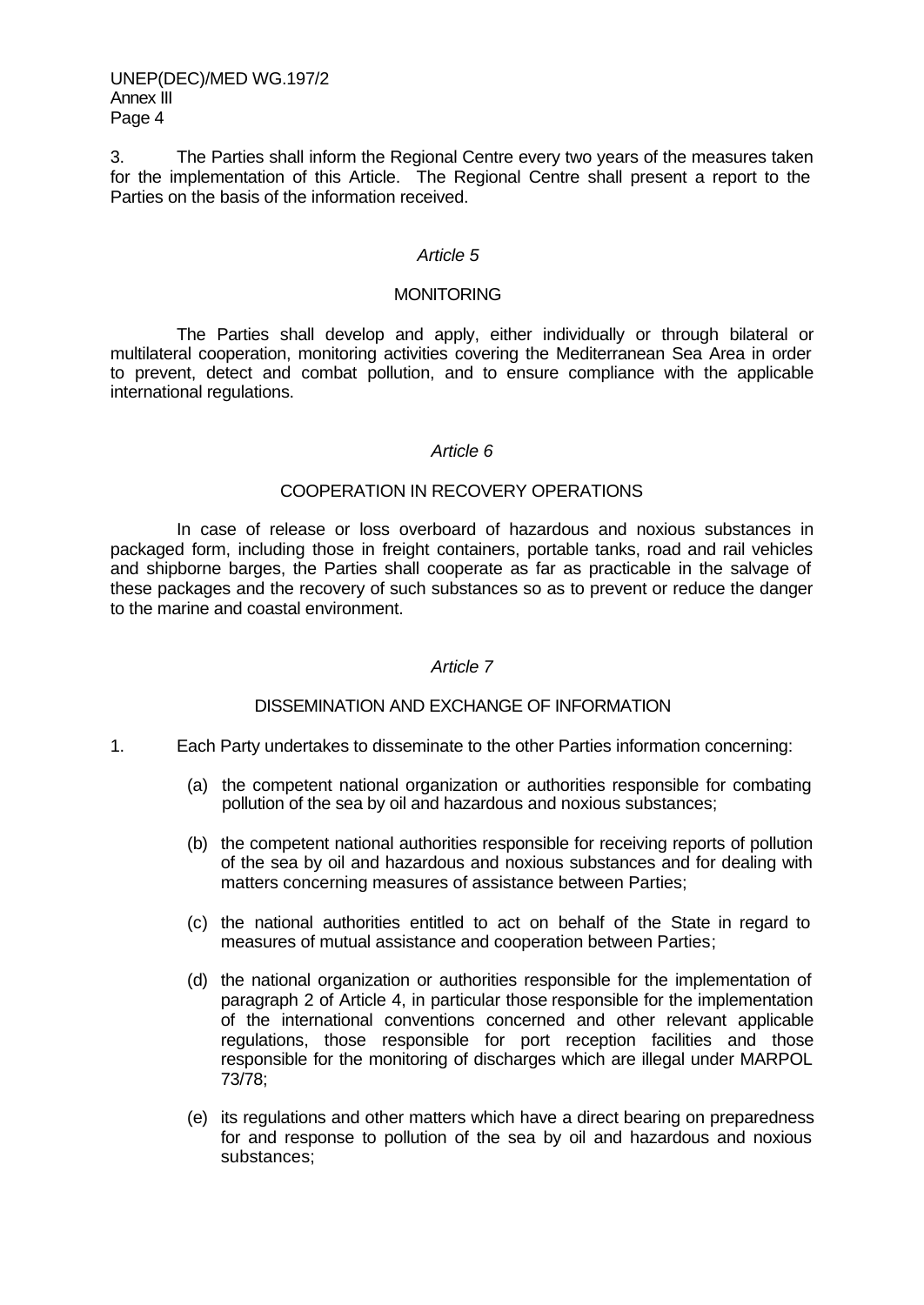(f) new ways in which pollution of the sea by oil and hazardous and noxious substances may be avoided, new measures for combating pollution, new developments in the technology of conducting monitoring and the development of research programmes.

2. The Parties which have agreed to exchange information directly shall communicate such information to the Regional Centre. The latter shall communicate this information to the other Parties and, on a basis of reciprocity, to coastal States of the Mediterranean Sea Area which are not Parties to this Protocol.

3. Parties concluding bilateral or multilateral agreements within the framework of this Protocol shall inform the Regional Centre of such agreements, which shall communicate them to the other Parties.

#### *Article 8*

#### COMMUNICATION OF INFORMATION AND REPORTS CONCERNING POLLUTION **INCIDENTS**

The Parties undertake to coordinate the utilization of the means of communication at their disposal in order to ensure, with the necessary speed and reliability, the reception, transmission and dissemination of all reports and urgent information concerning pollution incidents. The Regional Centre shall have the necessary means of communication to enable it to participate in this coordinated effort and, in particular, to fulfil the functions assigned to it by paragraph 2 of Article 12.

#### *Article 9*

### REPORTING PROCEDURE

1. Each Party shall issue instructions to masters or other persons having charge of ships flying its flag and to the pilots of aircraft registered in its territory to report by the most rapid and adequate channels in the circumstances, following reporting procedures to the extent required by, and in accordance with, the applicable provisions of the relevant international agreements, to the nearest coastal State and to this Party:

- (a) all incidents which result or may result in a discharge of oil or hazardous and noxious substances;
- (b) the presence, characteristics and extent of spillages of oil or hazardous and noxious substances, including hazardous and noxious substances in packaged form, observed at sea which pose or are likely to pose a threat to the marine environment or to the coast or related interests of one or more of the Parties.

*2.* Without prejudice to the provisions of Article 20 of the Protocol, each Party shall take appropriate measures with a view to ensuring that the master of every ship sailing in its territorial waters complies with the obligations under (a) and (b) and may request assistance from the Regional Centre in this respect. It shall inform the International Maritime Organization of the measures taken.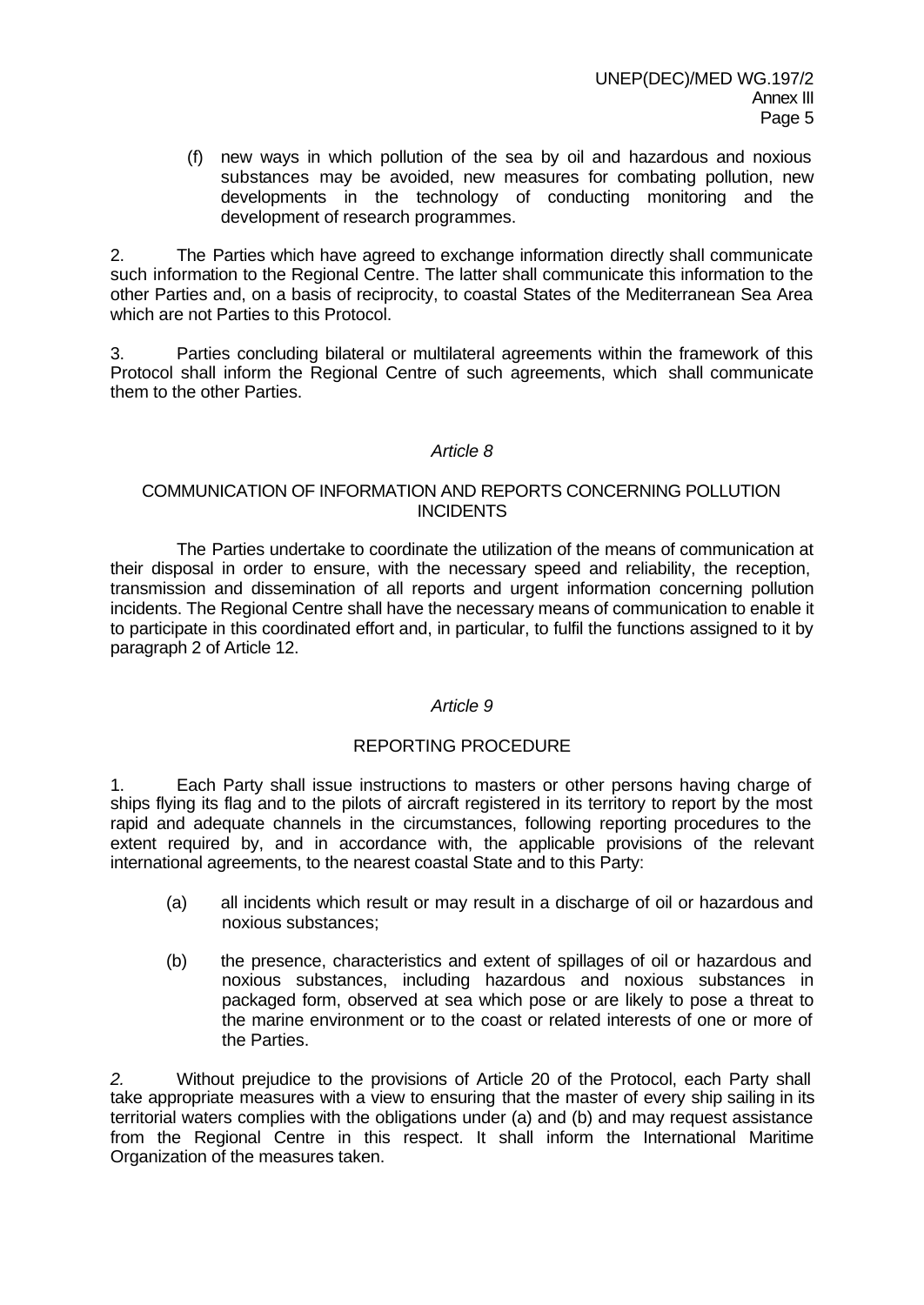3. Each Party shall also issue instructions to persons having charge of sea ports or handling facilities under its jurisdiction to report to it, in accordance with applicable laws, all incidents which result or may result in a discharge of oil or hazardous and noxious substances.

4. In accordance with the relevant provisions of the Protocol for the Protection of the Mediterranean Sea against Pollution Resulting from Exploration and Exploitation of the Continental Shelf and the Seabed and its Subsoil, each Party shall issue instructions to persons having charge of offshore units under its jurisdiction to report to it by the most rapid and adequate channels in the circumstances, following reporting procedures it has prescribed, all incidents which result or may result in a discharge of oil or hazardous and noxious substances.

5. In paragraphs 1, 3 and 4 of this Article, the term "incident" means an incident meeting the conditions described therein, whether or not it is a pollution incident.

6. The information collected in accordance with paragraphs 1, 3 and 4 shall be communicated to the Regional Centre in the case of a pollution incident.

7. The information collected in accordance with paragraphs 1, 3 and 4 shall be immediately communicated to the other Parties likely to be affected by a pollution incident:

- (a) by the Party which has received the information, preferably directly or through the Regional Centre; or
- (b) by the Regional Centre.

In case of direct communication between Parties, these shall inform the Regional Centre of the measures taken, and the Centre shall communicate them to the other Parties.

8. The Parties shall use a mutually agreed standard form proposed by the Regional Centre for the reporting of pollution incidents as required under paragraphs 6 and 7 of this Article.

9. In consequence of the application of the provisions of paragraph 7, the Parties are not bound by the obligation laid down in Article 9, paragraph 2, of the Convention.

#### *Article 10*

#### OPERATIONAL MEASURES

- 1. Any Party faced with a pollution incident shall:
	- (a) make the necessary assessments of the nature, extent and possible consequences of the pollution incident or, as the case may be, the type and approximate quantity of oil or hazardous and noxious substances and the direction and speed of drift of the spillage;
	- (b) take every practicable measure to prevent, reduce and, to the fullest possible extent, eliminate the effects of the pollution incident;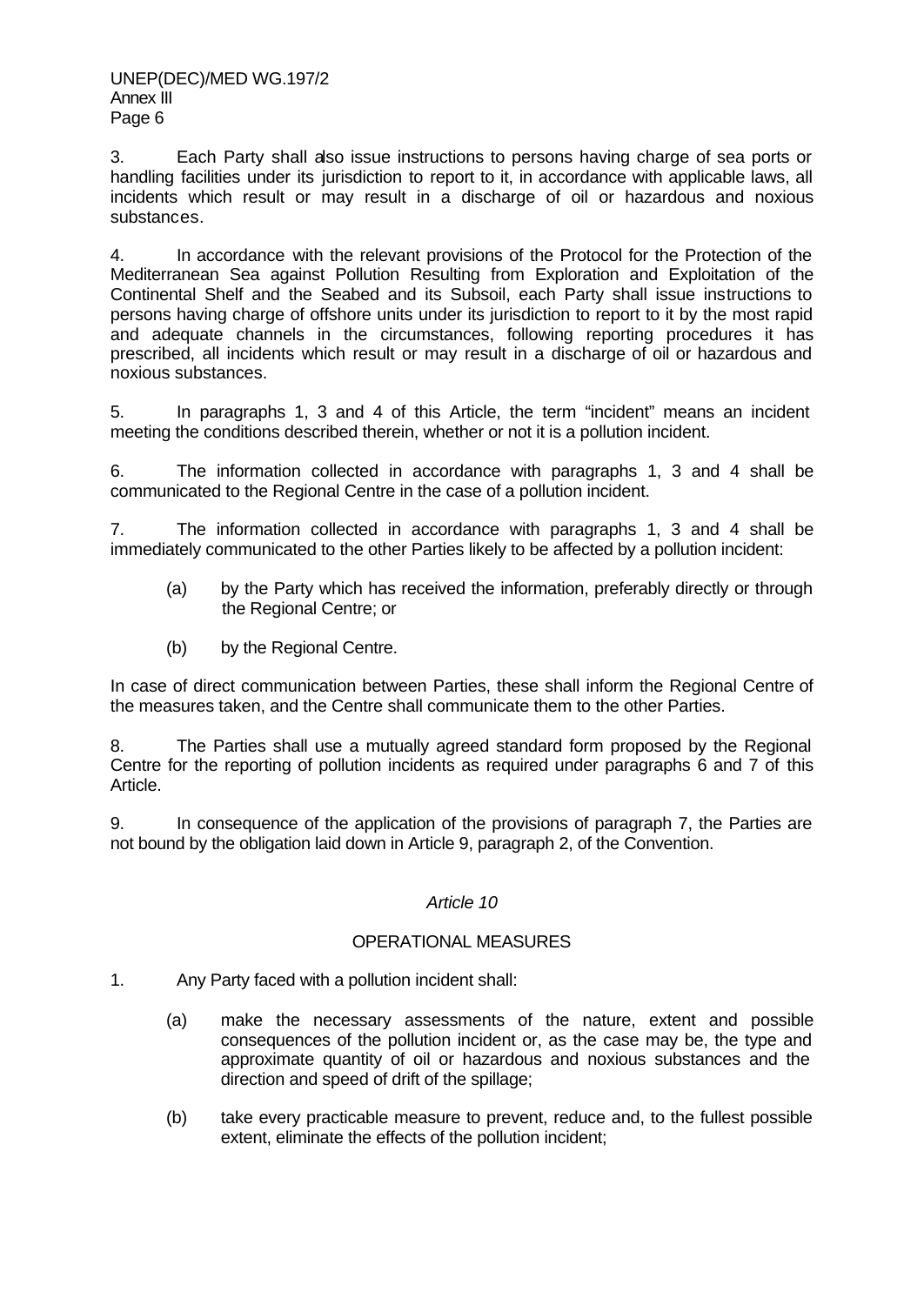- (c) immediately inform all Parties likely to be affected by the pollution incident of these assessments and of any action which it has taken or intends to take, and simultaneously provide the same information to the Regional Centre, which shall communicate it to all other Parties;
- (d) continue to observe the situation for as long as possible and report thereon in accordance with Article 9.

2. Where action is taken to combat pollution originating from a ship, all possible measures shall be taken to safeguard:

- (a) human lives ;
- (b) the ship itself; in doing so, damage to the environment in general shall be prevented or minimized.

Any Party which takes such action shall inform the International Maritime Organization either directly or through the Regional Centre.

#### *Article 11*

#### EMERGENCY MEASURES ON BOARD SHIPS, ON OFFSHORE INSTALLATIONS AND IN PORTS

1. Each Party shall take the necessary steps to ensure that ships flying its flag have on board a pollution emergency plan as required by, and in accordance with, the relevant international regulations.

2. Each Party shall require masters of ships flying its flag, in case of a pollution incident, to follow the procedures described in the shipboard emergency plan and in particular to provide the proper authorities, at their request, with such detailed information about the ship and its cargo as is relevant to actions taken in pursuance of Article 9, and to cooperate with these authorities.

3. Without prejudice to the provisions of Article 20 of the Protocol, each Party shall take appropriate measures with a view to ensuring that the master of every ship sailing in its territorial waters complies with the obligation under paragraph 2 and may request assistance from the Regional Centre in this respect. It shall inform the International Maritime Organization of the measures taken.

4. Each Party shall require that authorities or operators in charge of sea ports and handling facilities under its jurisdiction as it deems appropriate have pollution emergency plans or similar arrangements that are coordinated with the national system established in accordance with Article 4 and approved in accordance with procedures established by the competent national authority.

5. Each Party shall require operators in charge of offshore installations under its jurisdiction to have a contingency plan to combat any pollution incident, which is coordinated with the national system established in accordance with Article 4 and in accordance with the procedures established by the competent national authority.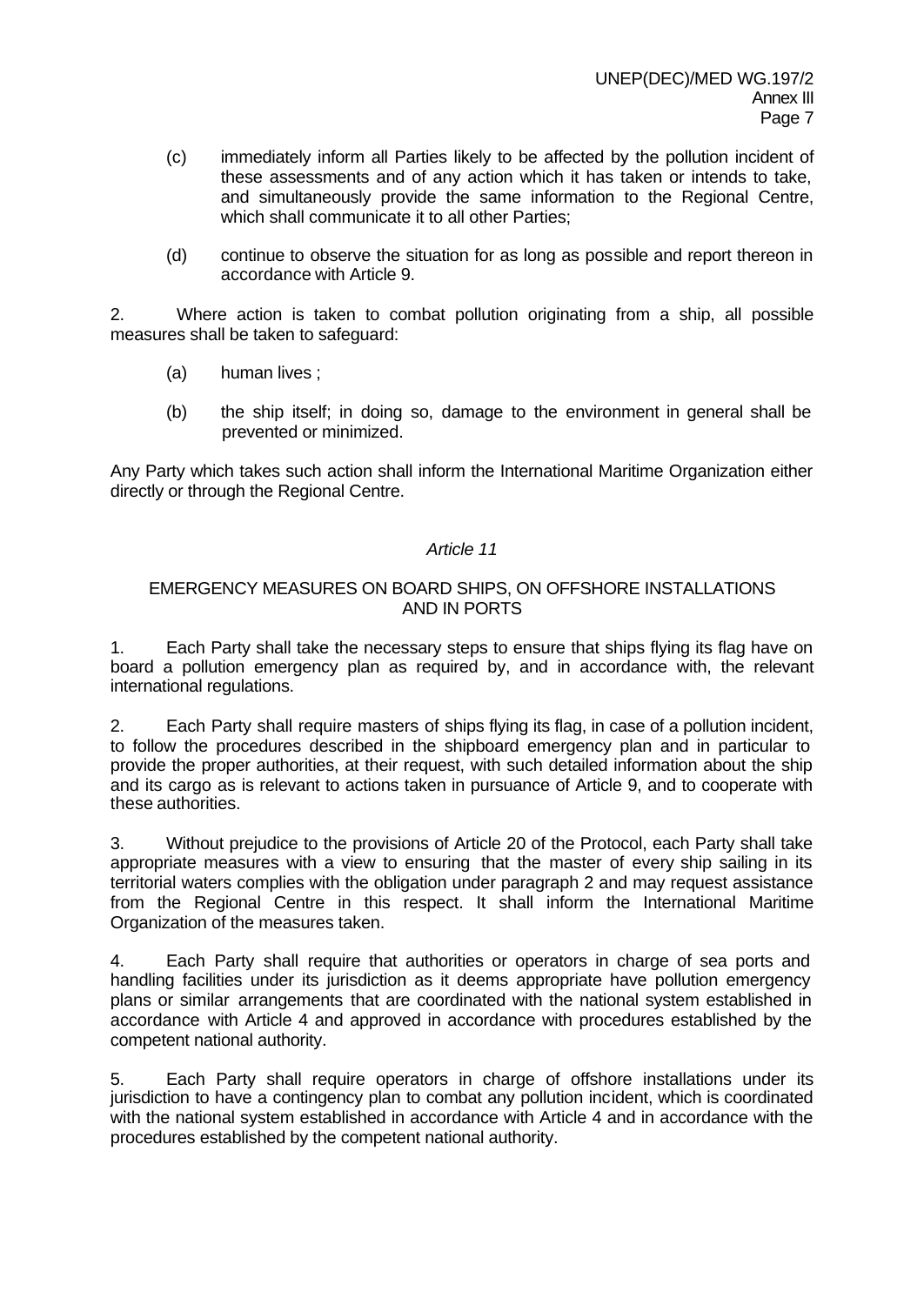#### *Article 12*

#### **ASSISTANCE**

1. Any Party requiring assistance to deal with a pollution incident may call for assistance from other Parties, either directly or through the Regional Centre, starting with the Parties which appear likely to be affected by the pollution. This assistance may comprise, in particular, expert advice and the supply to or placing at the disposal of the Party concerned of the required specialized personnel, products, equipment and nautical facilities. Parties so requested shall use their best endeavours to render this assistance.

2. Where the Parties engaged in an operation to combat pollution cannot agree on the organization of the operation, the Regional Centre may, with the approval of all the Parties involved, coordinate the activity of the facilities put into operation by these Parties.

3. In accordance with applicable international agreements, each Party shall take the necessary legal and administrative measures to facilitate:

- (a) the arrival and utilization in and departure from its territory of ships, aircraft and other modes of transport engaged in responding to a pollution incident or transporting personnel, cargoes, materials and equipment required to deal with such an incident; and
- (b) the expeditious movement into, through and out of its territory of the personnel, cargoes, materials and equipment referred to in subparagraph (a).

#### *Article 13*

#### REIMBURSEMENT OF COSTS OF ASSISTANCE

1. Unless an agreement concerning the financial arrangements governing actions of Parties to deal with pollution incidents has been concluded on a bilateral or multilateral basis prior to the pollution incident, Parties shall bear the costs of their respective action in dealing with pollution in accordance with paragraph 2.

- 2. (a) If the action was taken by one Party at the express request of another Party, the requesting Party shall reimburse to the assisting Party the costs of its action. If the request is cancelled, the requesting Party shall bear the costs already incurred or committed by the assisting Party;
	- (b) if the action was taken by a Party on its own initiative, that Party shall bear the cost of its action;
	- (c) the principles laid down above in subparagraphs (a) and (b) shall apply unless the Parties concerned otherwise agree in any individual case.

3. Unless otherwise agreed, the costs of the action taken by a Party at the request of another Party shall be fairly calculated according to the law and current practice of the assisting Party concerning the reimbursement of such costs.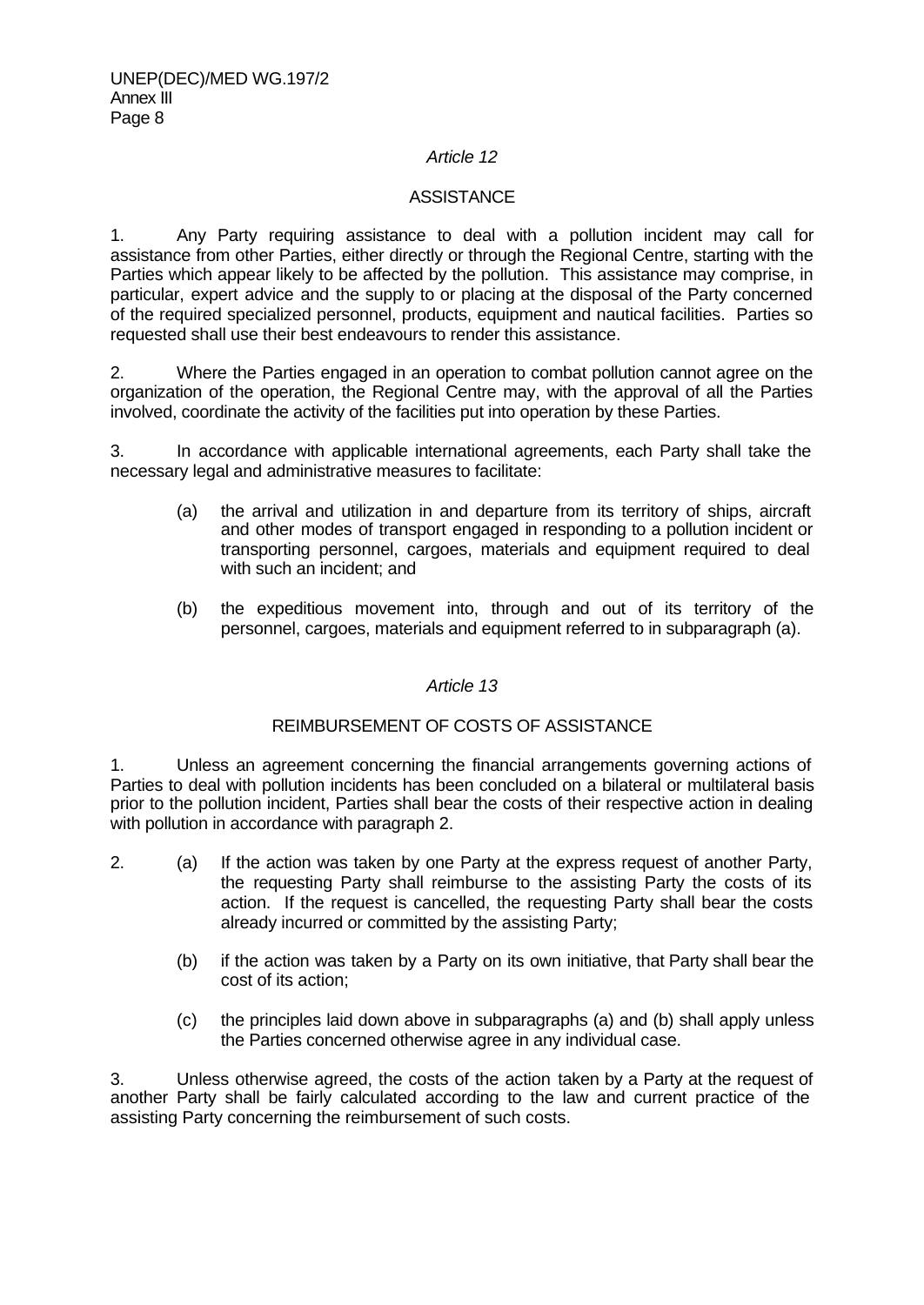4. The Party requesting assistance and the assisting Party shall, where appropriate, cooperate in concluding any action in response to a compensation claim. To that end, they shall give due consideration to existing legal regimes. Where the action thus concluded does not permit full compensation for expenses incurred in the assistance operation, the Party requesting assistance may ask the assisting Party to waive reimbursement of the expenses exceeding the sums compensated or to reduce the costs which have been calculated in accordance with paragraph 3. It may also request a postponement of the reimbursement of such costs. In considering such a request, assisting Parties shall give due consideration to the needs of developing countries.

5. The provisions of this Article shall not be interpreted as in any way prejudicing the rights of Parties to recover from third parties the costs of actions taken to deal with pollution incidents under other applicable provisions and rules of national and international law, applicable to one or to the other Party involved in the assistance.

#### *Article 14*

#### PORT RECEPTION FACILITIES

1. The Parties shall individually, bilaterally or multilaterally take all necessary steps to ensure that reception facilities meeting the needs of ships are available in their ports and terminals. They shall ensure that these facilities are used efficiently without causing undue delay to ships.

The Parties are invited to explore ways and means to charge reasonable costs for the use of these facilities.

2. The Parties shall also ensure the provision of adequate reception facilities for pleasure craft.

3. The Parties shall take all the necessary steps to ensure that reception facilities operate efficiently to limit any impact of their discharges to the marine environment.

4. The Parties shall take the necessary steps to provide ships using their ports with updated information relevant to the obligations arising from MARPOL 73/78 and from their legislation applicable in this field.

#### *Article 15*

#### ENVIRONMENTAL RISKS OF MARITIME TRAFFIC

In conformity with generally accepted international rules and standards and the global mandate of the International Maritime Organization, the Parties shall individually, bilaterally or multilaterally take the necessary steps to assess the environmental risks of the recognized routes used in maritime traffic and shall take the appropriate measures aimed at reducing the risks of accidents or the environmental consequences thereof.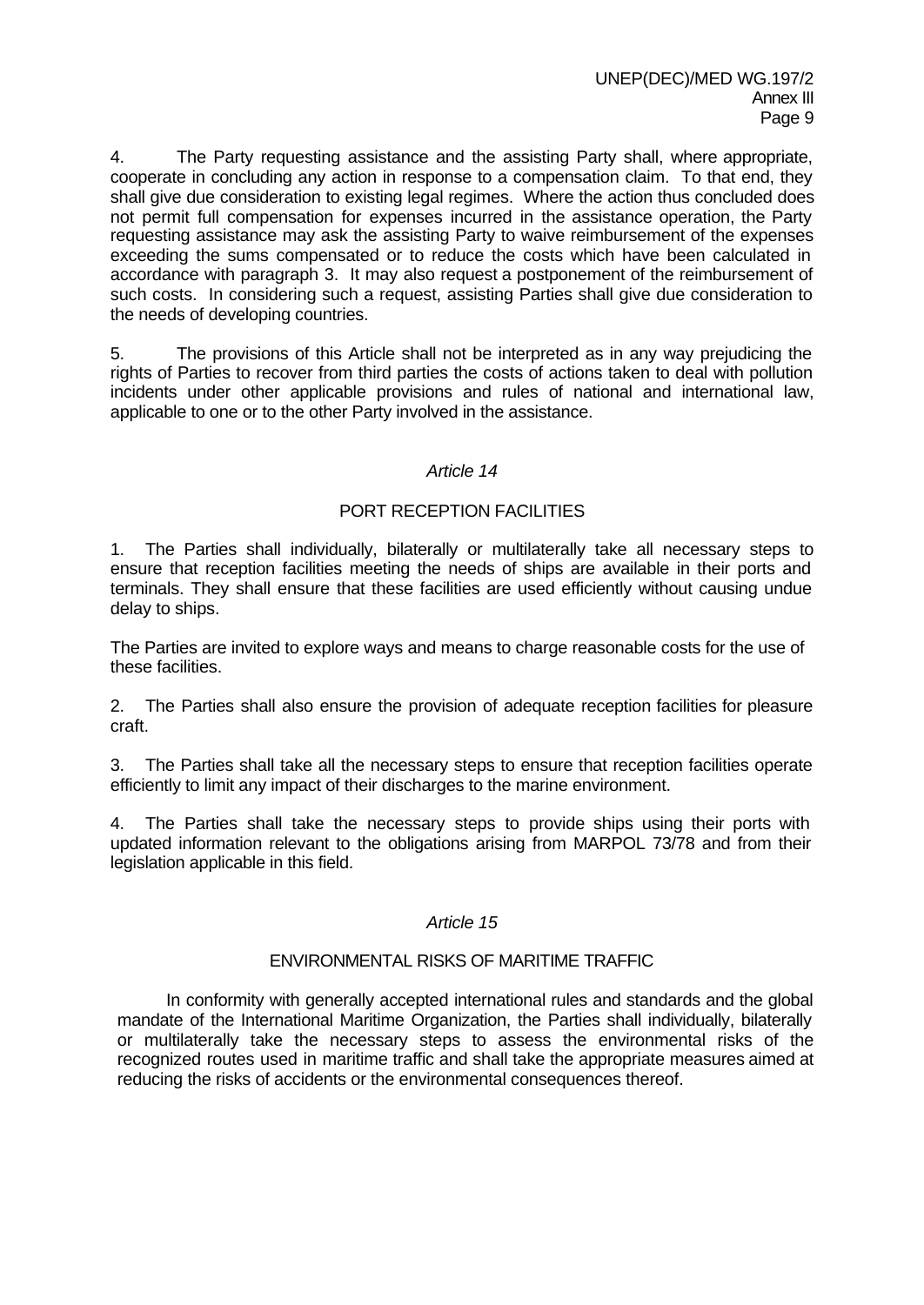#### *Article 16*

#### RECEPTION OF SHIPS IN DISTRESS IN PORTS AND PLACES OF REFUGE

The Parties shall define national, subregional or regional strategies concerning reception in places of refuge, including ports, of ships in distress presenting a threat to the marine environment. They shall cooperate to this end and inform the Regional Centre of the measures they have adopted.

#### Article 17

#### SUBREGIONAL AGREEMENTS

The Parties may negotiate, develop and maintain appropriate bilateral or multilateral subregional agreements in order to facilitate the implementation of this Protocol, or part of it. Upon request of the interested Parties, the Regional Centre shall assist them, within the framework of its functions, in the process of developing and implementing these subregional agreements.

#### *Article 18*

#### **MEETINGS**

1. Ordinary meetings of the Parties to this Protocol shall be held in conjunction with ordinary meetings of the Contracting Parties to the Convention, held pursuant to Article 18 of the Convention. The Parties to this Protocol may also hold extraordinary meetings as provided in Article 18 of the Convention.

- 2. It shall be the function of the meetings of the Parties to this Protocol, in particular:
	- (a) to examine and discuss reports from the Regional Centre on the implementation of this Protocol, and particularly of its Articles 4, 7 and 16;
	- (b) to formulate and adopt strategies, action plans and programmes for the implementation of this Protocol;
	- (c) to keep under review and consider the efficacy of these strategies, action plans and programmes, and the need to adopt any new strategies, action plans and programmes and to develop measures to that effect;
	- (d) to discharge such other functions as may be appropriate for the implementation of this Protocol.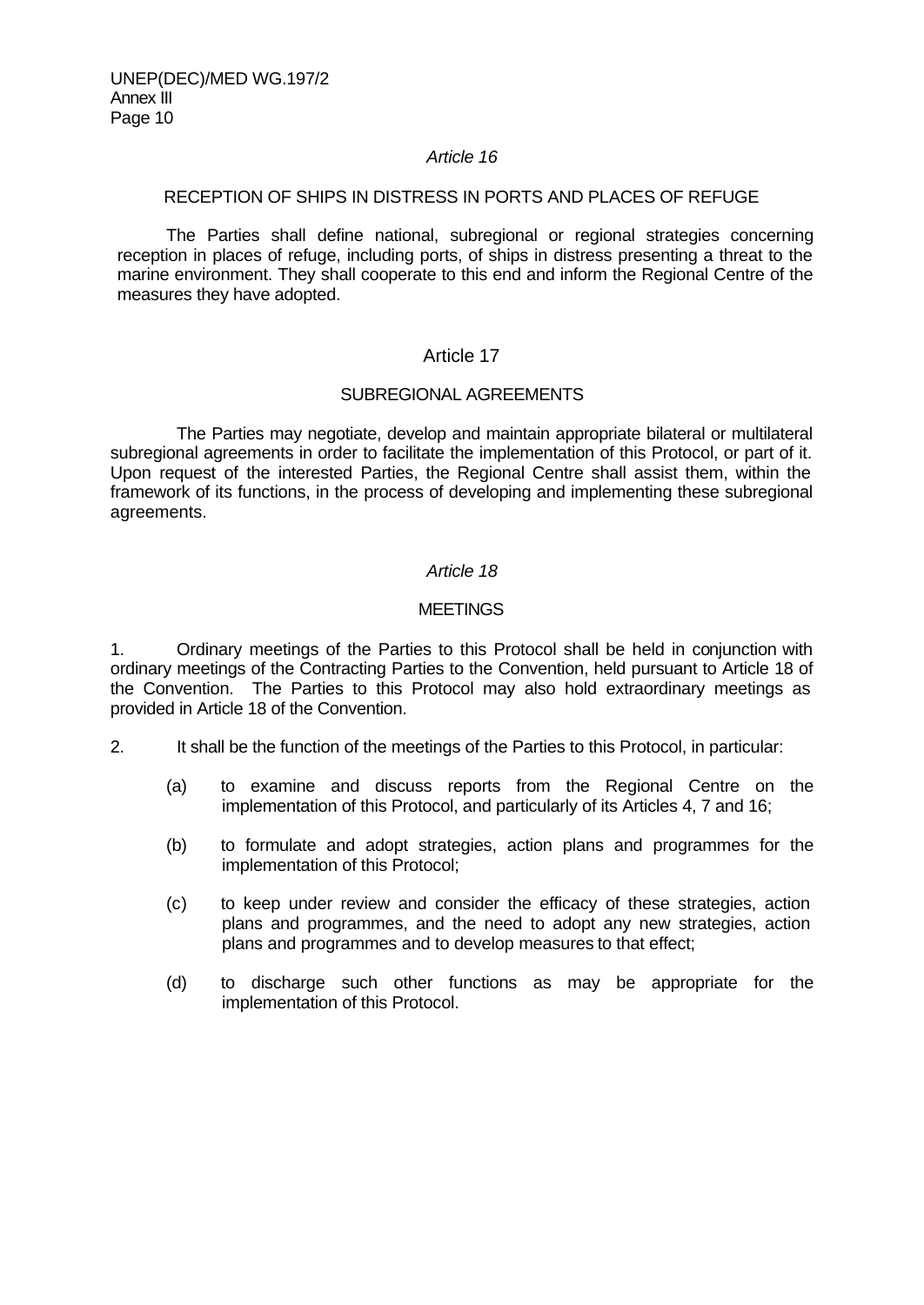#### *Article 19*

#### RELATIONSHIP WITH THE CONVENTION

1. The provisions of the Convention relating to any protocol shall apply with respect to the present Protocol.

2. The rules of procedure and the financial rules adopted pursuant to Article 24 of the Convention shall apply with respect to this Protocol, unless the Parties agree otherwise.

#### **FINAL PROVISIONS**

#### *Article 20*

#### EFFECT OF THE PROTOCOL ON DOMESTIC LEGISLATION

In implementing the provisions of this Protocol, the right of Parties to adopt relevant stricter domestic measures or other measures in conformity with international law, in the matters covered by this Protocol, shall not be affected.

#### *Article 21*

#### RELATIONS WITH THIRD PARTIES

The Parties shall, where appropriate, invite States that are not Parties to the Protocol and international organizations to cooperate in the implementation of the Protocol.

#### *Article 22*

#### **SIGNATURE**

This Protocol shall be open for signature at Valletta, Malta on 25 January 2002 and in Madrid from 26 January 2002 to 25 January 2003 by any Contracting Party to the Convention.

#### *Article 23*

#### RATIFICATION, ACCEPTANCE OR APPROVAL

This Protocol shall be subject to ratification, acceptance or approval. The instruments of ratification, acceptance or approval shall be deposited with the Government of Spain, which will assume the functions of Depositary.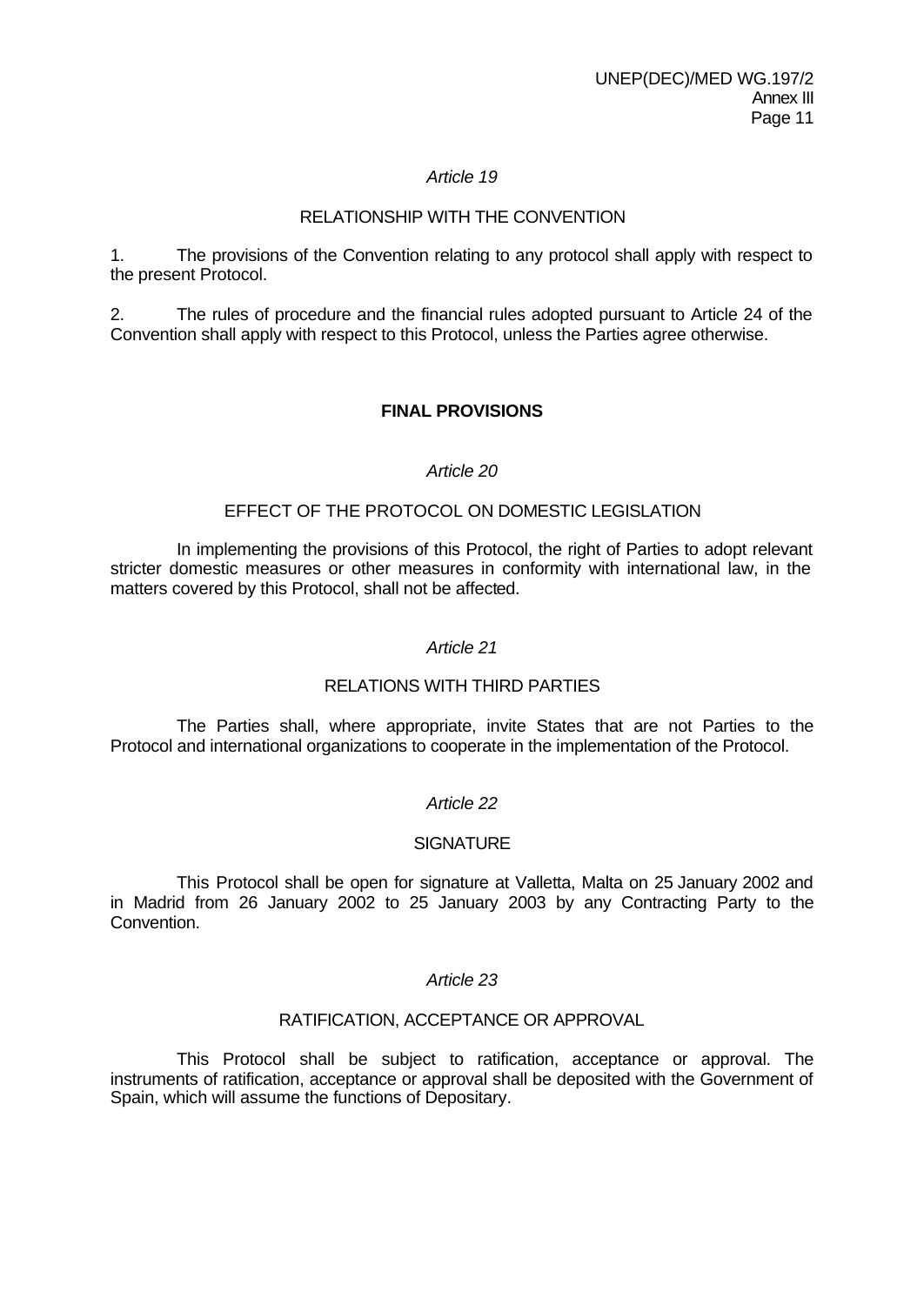UNEP(DEC)/MED WG.197/2 Annex III Page 12

#### *Article 24*

### ACCESSION

As from 26 January 2003, this Protocol shall be open for accession by any Party to the Convention.

#### *Article 25*

#### ENTRY INTO FORCE

1. This Protocol shall enter into force on the thirtieth day following the deposit of the sixth instrument of ratification, acceptance, approval or accession.

2. From the date of its entry into force, this Protocol shall replace the Protocol Concerning Cooperation in Combating Pollution of the Mediterranean Sea by Oil and other Harmful Substances in Cases of Emergency of 1976, in the relations between the Parties to both instruments.

IN WITNESS WHEREOF, the undersigned, being duly authorized thereto, have signed this Protocol.

DONE at Valletta, Malta, on 25 January 2002, in a single copy in the Arabic, English, French and Spanish languages, the four texts being equally authentic.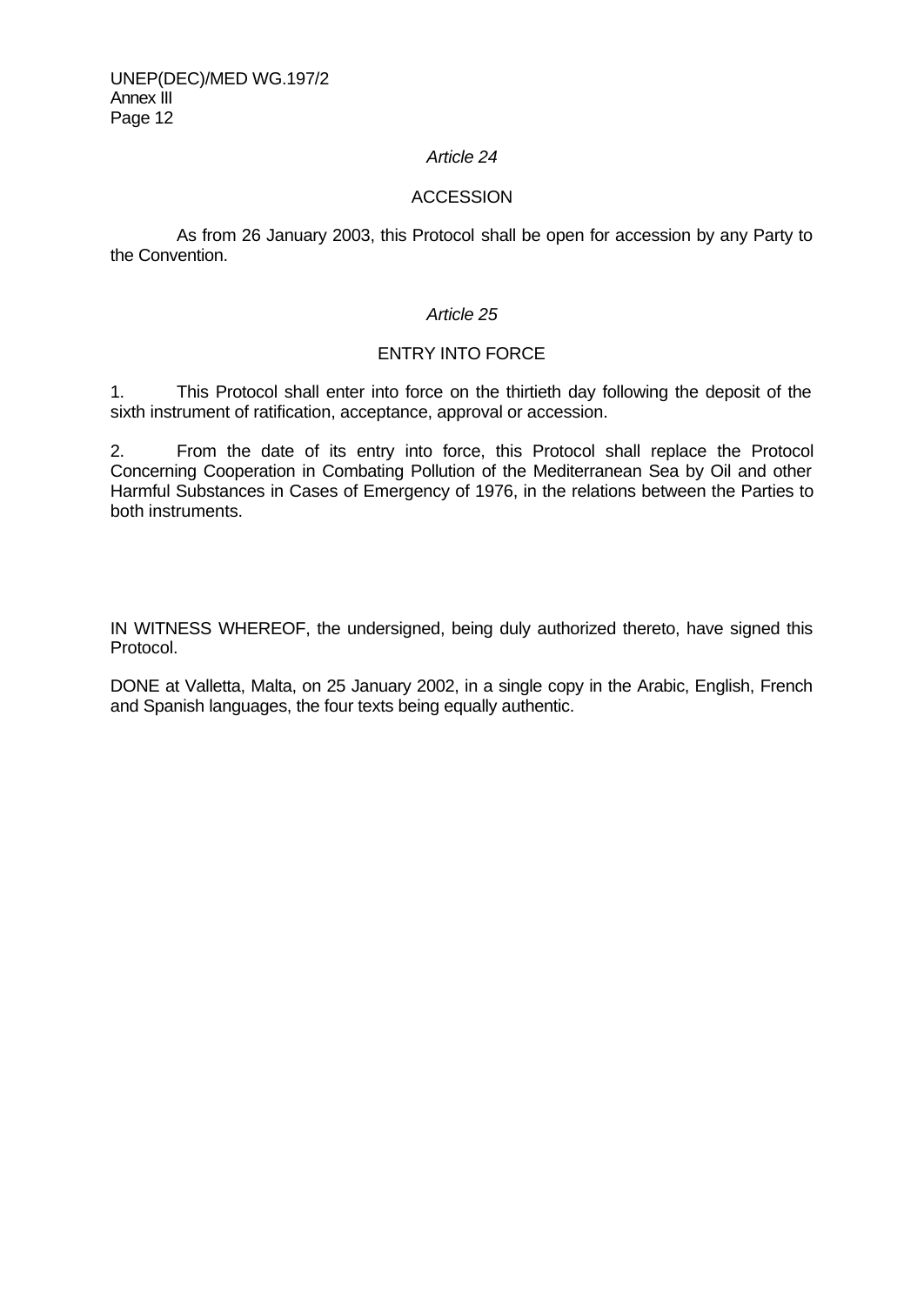# **ANNEX IV**

### **Opening Speech by the Minister for the Environment of Malta,**

### **Dr Francis Zammit Dimech**

In 1976, the Mediterranean Coastal States and the European Community met in Barcelona to sign the Convention for the Protection of the Mediterranean Sea against Pollution. The Barcelona Convention was to become the legal and institutional framework of the Mediterranean Action Plan (MAP), which had been adopted a year before.

The main idea after the Barcelona Convention was to set the necessary structures to monitor the state of the Mediterranean Sea; identify the major environmental issues and their causes; harmonize national legislations and raise them to the standards and objectives agreed.

Following the adoption in Barcelona, Spain, in February 1976 of the Convention for the Protection of the Mediterranean Sea Against Pollution, the legal framework has been enhanced during the past 25 years through the adoption of a number of Protocols, namely the

- Protocol for the Prevention of Pollution of the Mediterranean Sea by Dumping from Ships and Aircraft, adopted in Barcelona, Spain, in February 1976 and amended in Barcelona in June 1995;
- Protocol Concerning Cooperation in Combating Pollution of the Mediterranean Sea by Oil and other Harmful Substances in Cases of Emergency, which was adopted in Barcelona, Spain, in February 1976;
- Protocol for the Protection of the Mediterranean Sea Pollution from Land-Based Sources, adopted in Athens, Greece in May 1980 and which was amended in Syracuse, Italy in March 1996;
- Protocol Concerning Mediterranean Specially Protected Areas, adopted in Geneva, Switzerland in April 1982, and replaced by a new Protocol adopted in Monaco in June 1995;
- Protocol for the Protection of the Mediterranean Sea against Pollution Resulting from Exploration and Exploitation of the Continental Shelf and Seabed and its Subsoil, adopted in Madrid, Spain, in October 1994; and
- Protocol on the Prevention of Pollution of the Mediterranean Sea by Transboundary Movements of Hazardous Wastes and their Disposal, adopted in Izmir, Turkey, in October 1996.

As States parties to the Emergency Protocol, we have certainly come a long way. Our mandate has been clear and will never change. But this is an on-going process and so we must continually re-assess our achievements, mostly vis-à-vis our environmental performance. Each nation is now in a position to know where it has succeeded and where it has failed. Marine pollution by oil and other harmful substances certainly features in our national, regional and/or international assessment.